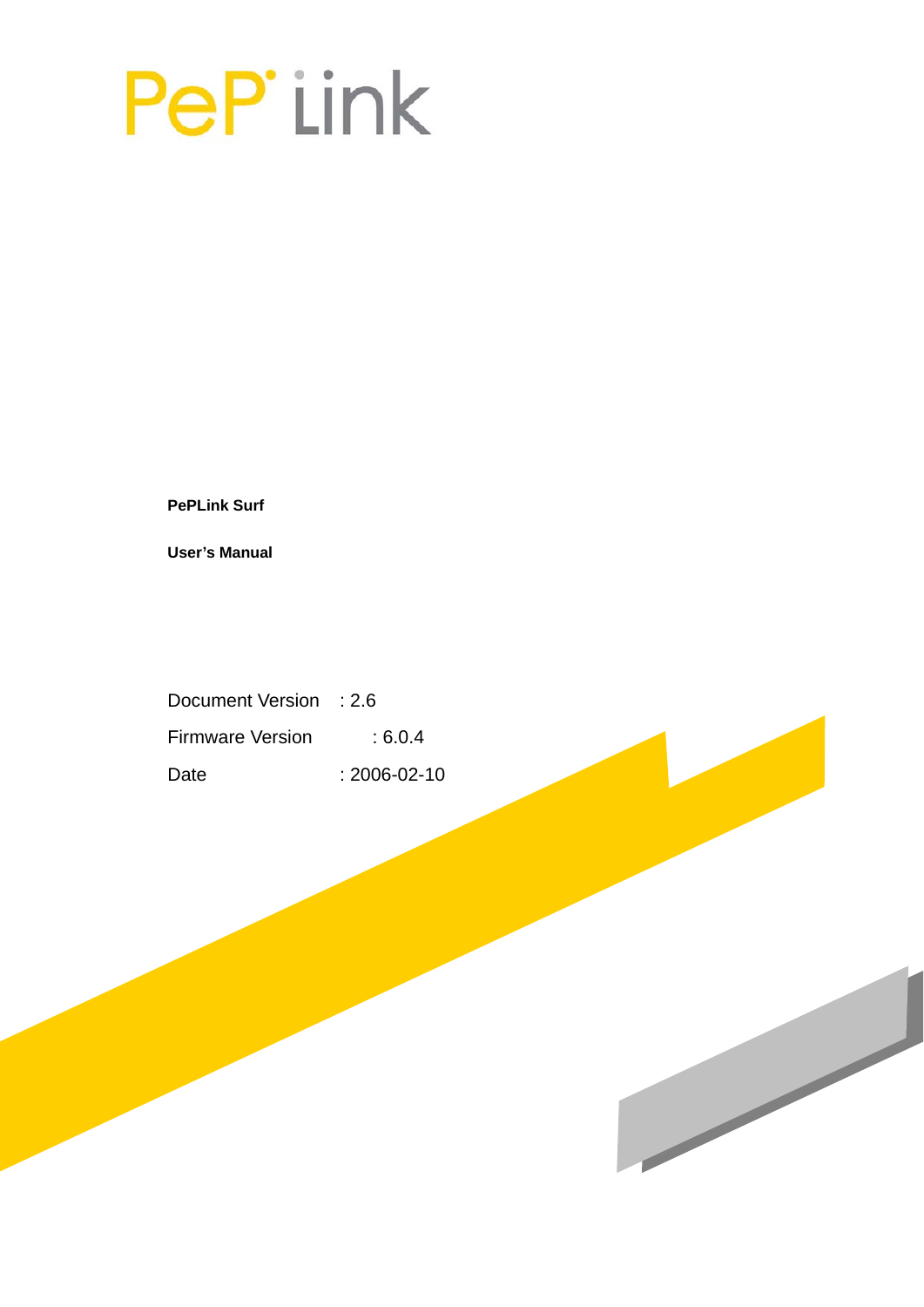# **Table of Content**

| 1 Copyright                                                           | 3  |
|-----------------------------------------------------------------------|----|
| 2 Disclaimer                                                          | 3  |
| <b>3 Product Description</b>                                          | 4  |
| 3.1 Features                                                          | 4  |
| 3.2 Hardware Setup                                                    | 5  |
| 3.3 LED Description                                                   | 6  |
| <b>4 Using the PePLink Surf</b>                                       | 9  |
| 4.1 First Time Setup                                                  | 10 |
| 4.2 Settings Details                                                  | 13 |
| 4.3 Advanced Settings: Port Forward                                   | 15 |
| 4.4 WPA/WPA2 with 802.1x Authentication                               | 16 |
| 4.5 Test the Setup                                                    | 19 |
| 4.6 Firmware Upgrade                                                  | 20 |
| 4.7 Debug Page                                                        | 21 |
| 4.8 Restore to Factory Defaults                                       | 22 |
| 4.9 System Settings                                                   | 23 |
| 5 Appendix - Demo CA and Server Certification Generation Instructions | 28 |
| 5.1 Prerequisite                                                      | 28 |
| 5.2 Create your own Certificate Authority (CA)                        | 28 |
| 5.3 Create a server certificate request from your servers             | 29 |
| 5.4 Sign the server certificate with your own CA                      | 31 |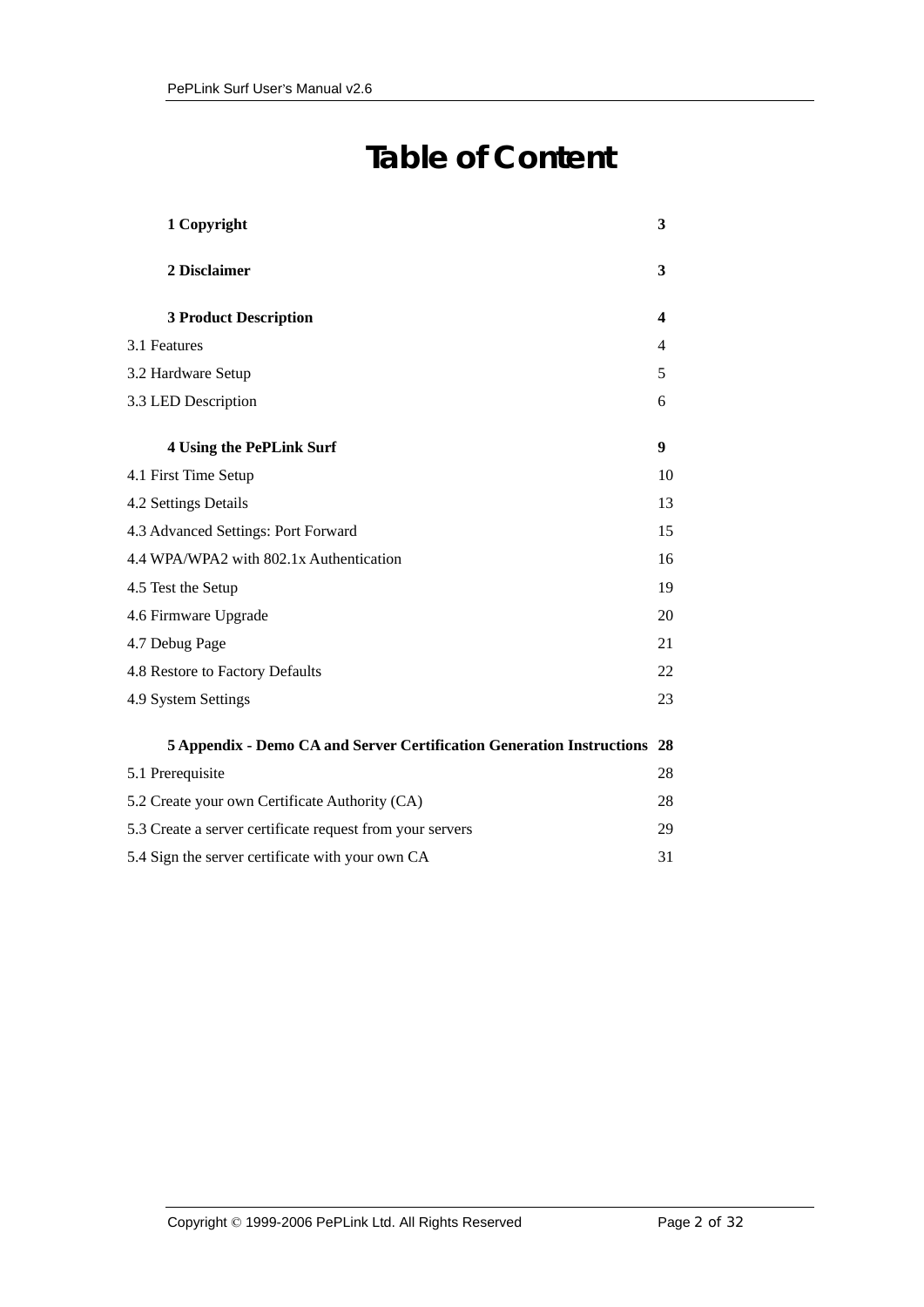# **1 Copyright**

Copyright © 2006 by PePLink Ltd.

The content of this documentation may not be reproduced in any part or as a whole without the prior written permission of PePLink Ltd.

# **2 Disclaimer**

PePLink does not assume any liability arising out of the application or use of any products, or software described herein. Neither does it convey any license under its patent right nor the patent rights of others. PePLink further reserves the right to make changes in any products described herein without notice. This documentation is subject to change without notice.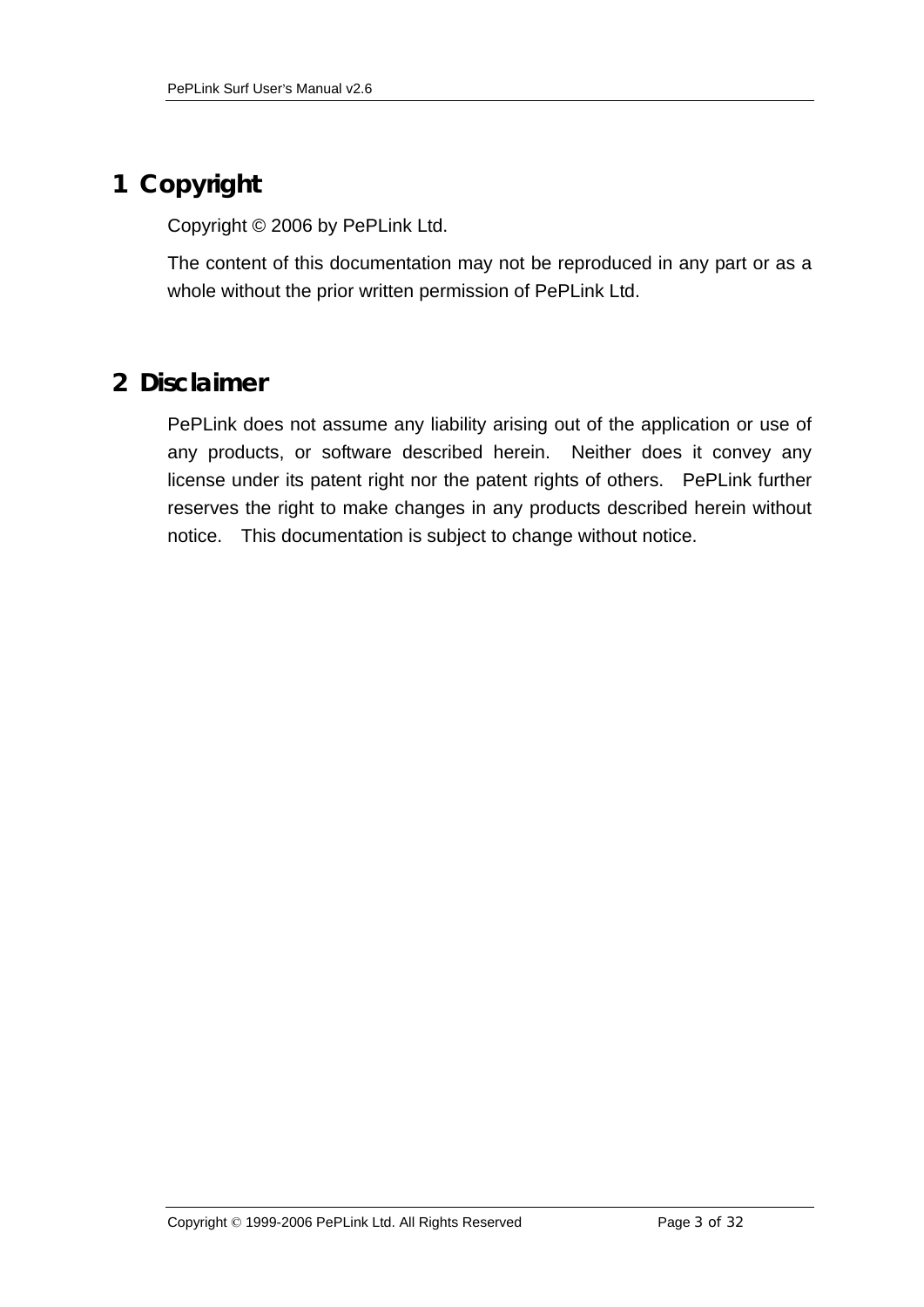# **3 Product Description**

PePLink Surf, formerly known as MANGA Surf, is a Wi-Fi Station Mode (Client) Router with WPA, WPA2 and 802.1x supplicant support. It is designed to act as a Wireless router which connects to Wireless Broadband Internet Service and allows LAN users to access the Internet via it.

It associates to a service provider and authenticates using 802.1x (if needed) on start up. Upon successful association and authentication, it will acquire an IP address from the service provider using DHCP. A DHCP server is built-in on its LAN port. Network Address Translation is performed for all outbound connections. Thus it supports multiple terminals to access the Internet simultaneously.

#### **3.1 Features**

- 10/100 Ethernet interface with auto-crossover detection
- Reset button for restoring settings to factory defaults
- Signal strength LED for showing the current signal strength
- WPA/WPA2-Personal and WPA/WPA2-Enterprise support
- Network Address Translation (NAT) routing
- Built-in DHCP server
- Inbound port range forwarding

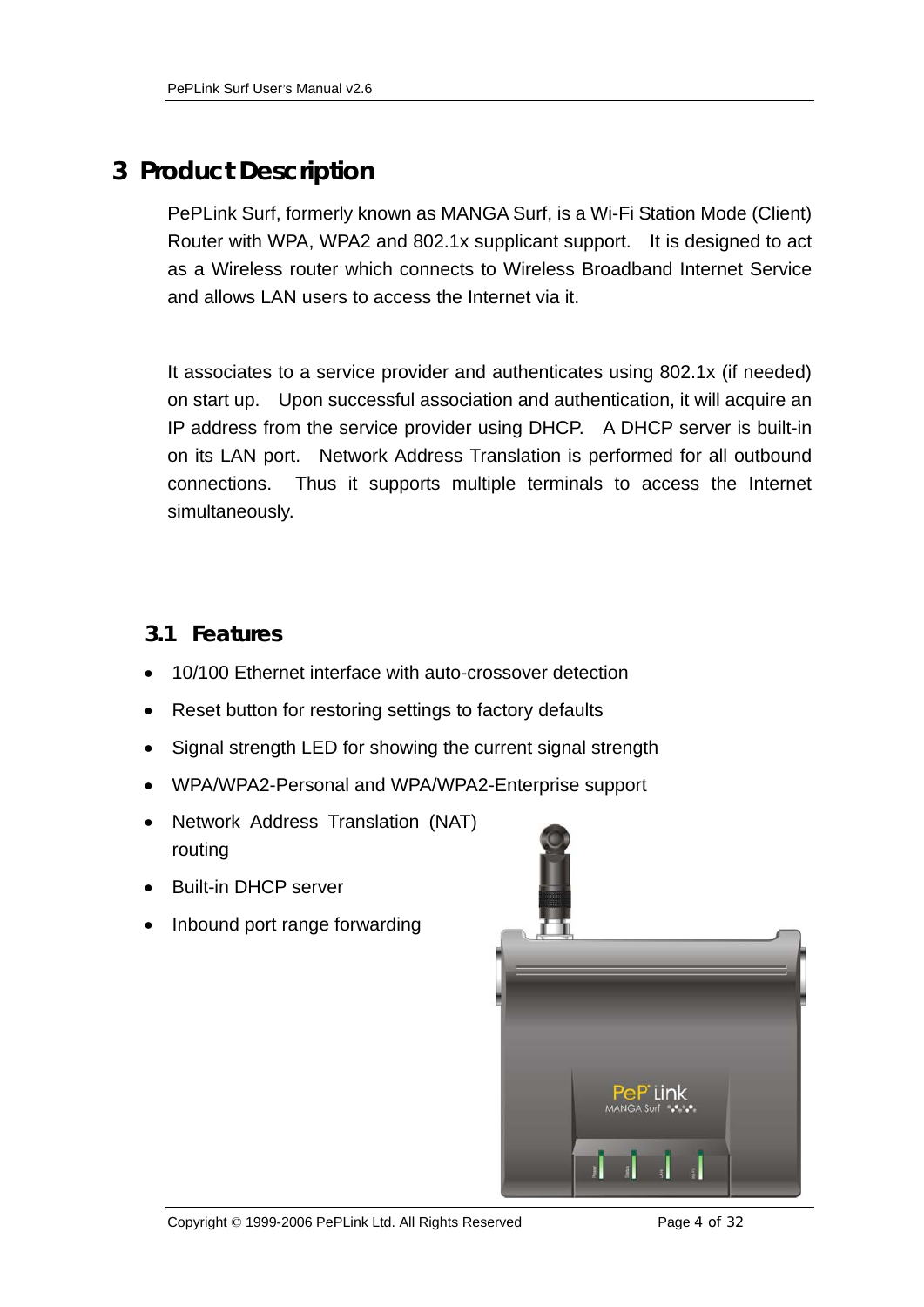## **3.2 Hardware Setup**



- 1. Attach the provided antenna to the left most antenna connector
- 2. Connect the LAN port to the computer's Ethernet port with an Ethernet cable.
- 3. Connect the end of the included power adapter to the power socket (labeled "DC 5V") on PePLink Surf.
- 4. Power on the power adaptor.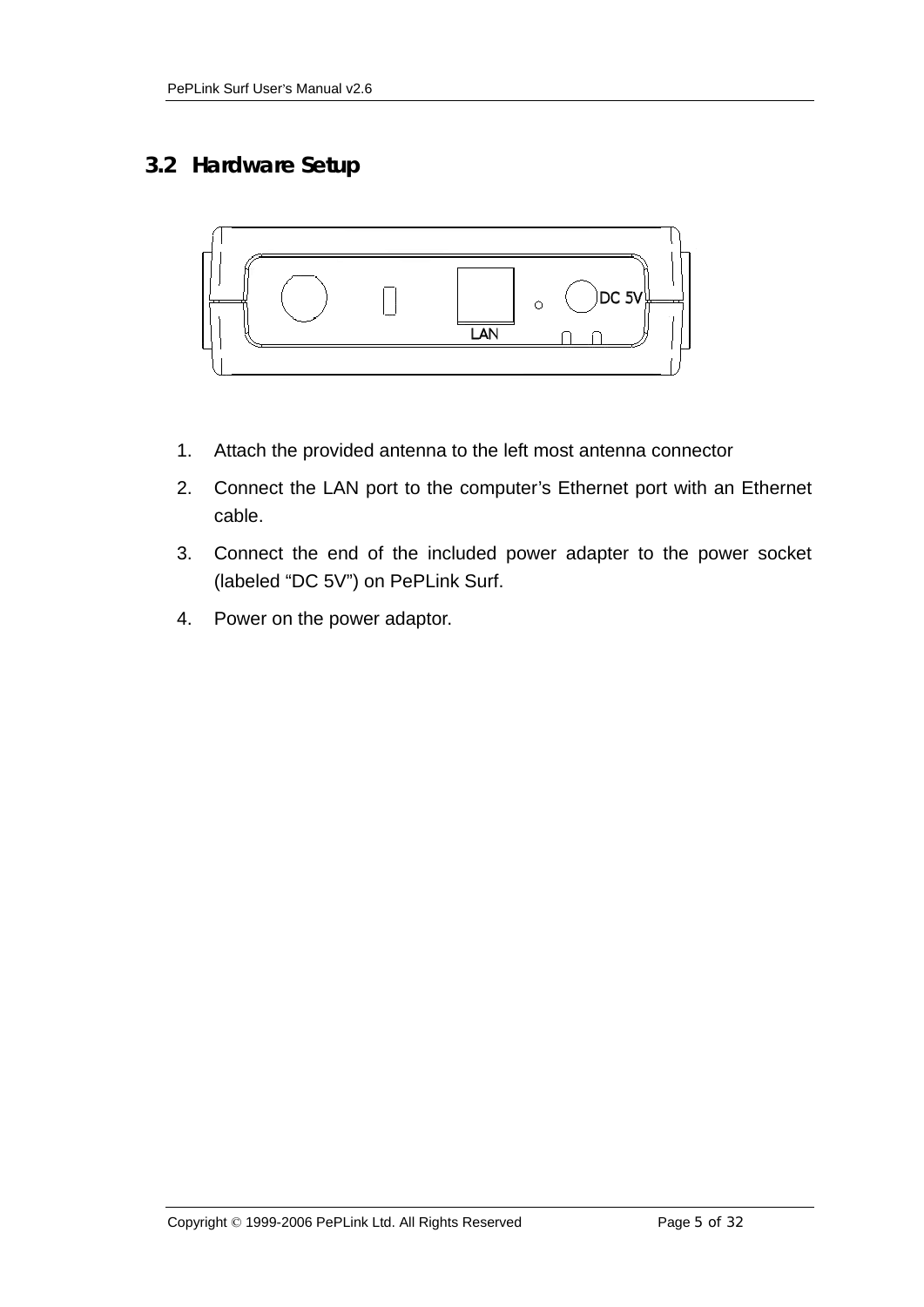# **3.3 LED Description**



| $\mathsf{S}$<br>$\mathsf{a}$<br>U | Description                                         |
|-----------------------------------|-----------------------------------------------------|
| $\mathbf S$                       |                                                     |
| $\mathsf{C}$<br>n                 | Power is on                                         |
| $\mathcal{C}$                     | Power is off                                        |
|                                   |                                                     |
| ξ<br>C                            | Received signal is Excellent, Very Good and<br>Good |
| C<br>E                            | Received signal is Low                              |
| n                                 |                                                     |
| k                                 |                                                     |
| n<br>G                            |                                                     |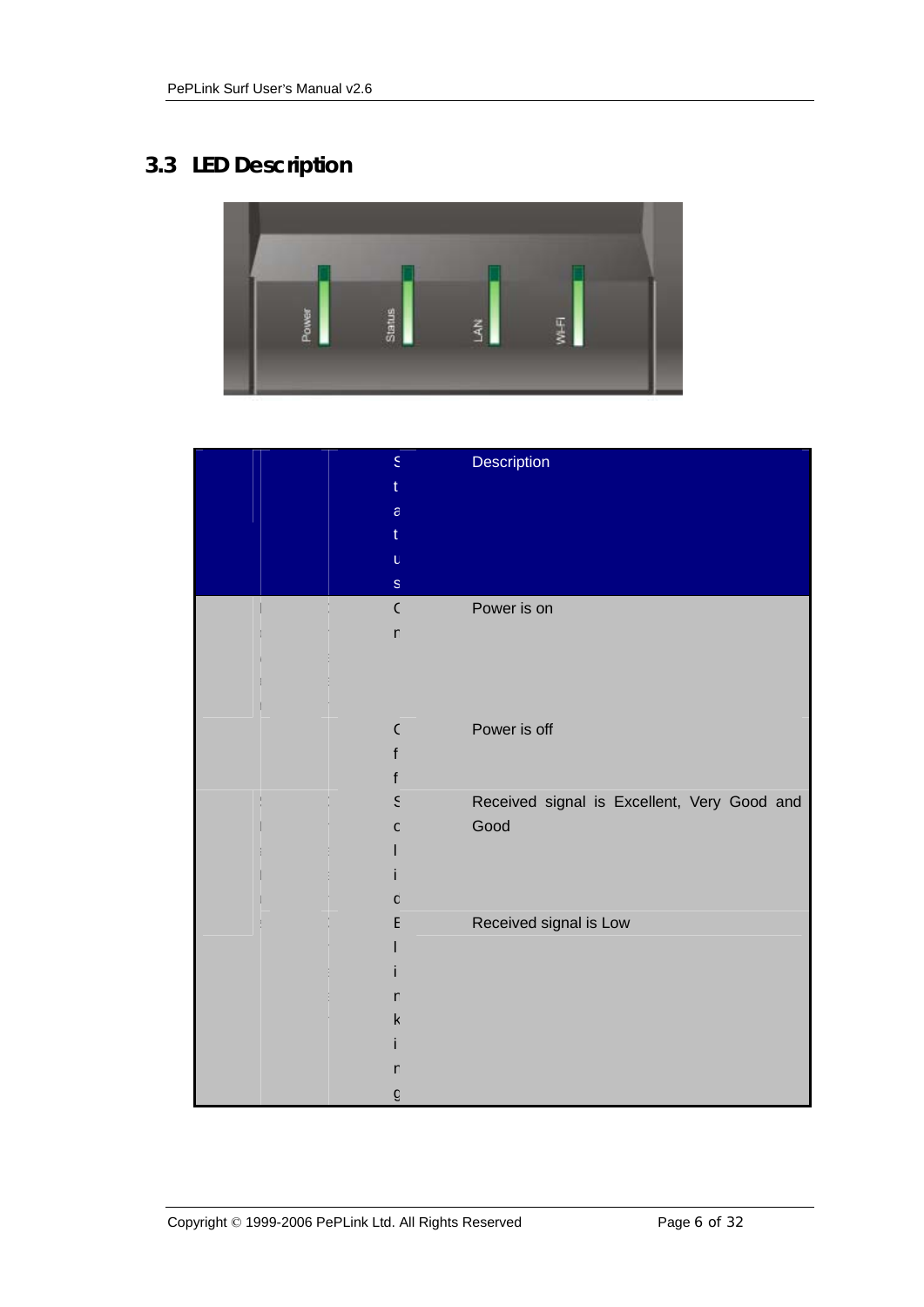|  | E            | Received signal is Very Low     |
|--|--------------|---------------------------------|
|  |              |                                 |
|  |              |                                 |
|  | n            |                                 |
|  |              |                                 |
|  | k            |                                 |
|  |              |                                 |
|  | n            |                                 |
|  | G            |                                 |
|  | ξ            | No wireless signal is detected  |
|  |              |                                 |
|  | C            |                                 |
|  |              |                                 |
|  |              |                                 |
|  | C            |                                 |
|  | C            |                                 |
|  |              | Booting up / Upgrading firmware |
|  | f            |                                 |
|  | f            |                                 |
|  | C            | Ethernet is connected           |
|  | $\mathsf{r}$ |                                 |
|  |              |                                 |
|  |              |                                 |
|  |              |                                 |
|  |              |                                 |
|  | E            | Sending/Receiving data          |
|  |              |                                 |
|  |              |                                 |
|  |              |                                 |
|  | n            |                                 |
|  | k            |                                 |
|  |              |                                 |
|  |              |                                 |
|  |              |                                 |
|  | g            |                                 |
|  | C            | Ethernet is not connected       |
|  |              |                                 |
|  | t            |                                 |
|  | $\mathsf{C}$ | Associated with an access point |
|  |              |                                 |
|  | $\mathsf{r}$ |                                 |
|  |              |                                 |
|  |              |                                 |
|  |              |                                 |
|  |              |                                 |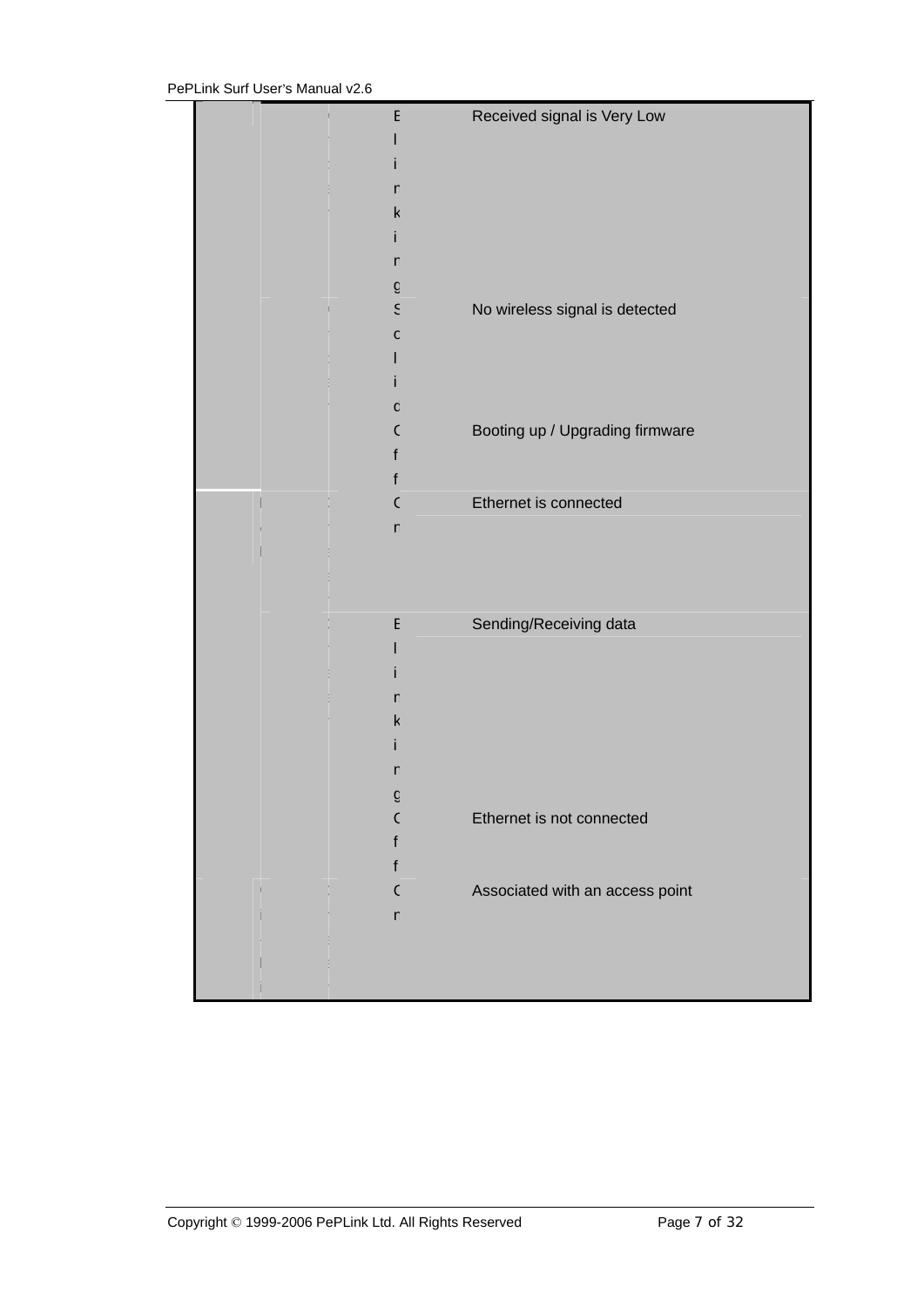|  | Sending/Receiving data               |
|--|--------------------------------------|
|  |                                      |
|  |                                      |
|  |                                      |
|  |                                      |
|  |                                      |
|  |                                      |
|  |                                      |
|  | Not associated with any access point |
|  |                                      |
|  |                                      |

This is the Signal Strength and Status LED state conversion table.

| Received<br>Signal<br><b>Strength</b> | <b>Status</b><br><b>LED</b> | Indication on the<br>web<br>based<br>power<br>meter |
|---------------------------------------|-----------------------------|-----------------------------------------------------|
| $> -70$                               | Solid                       | Excellent                                           |
|                                       | Green                       |                                                     |
| -70 to -74                            | Solid                       | Very good                                           |
|                                       | Green                       |                                                     |
| $-75$ to $-79$                        | Solid                       | Good                                                |
|                                       | Green                       |                                                     |
| $-80$ to $-84$                        | <b>Blinking</b>             | Low                                                 |
|                                       | Green                       |                                                     |
| $-85$ to $-87$                        | <b>Blinking</b>             | Very Low                                            |
|                                       | Amber                       |                                                     |
| -87 to -89                            | <b>Blinking</b>             | Very Low                                            |
|                                       | Amber                       |                                                     |
|                                       |                             |                                                     |
| $-89 <$                               | <b>Blinking</b>             | Very Low                                            |
|                                       | Amber                       |                                                     |
|                                       |                             |                                                     |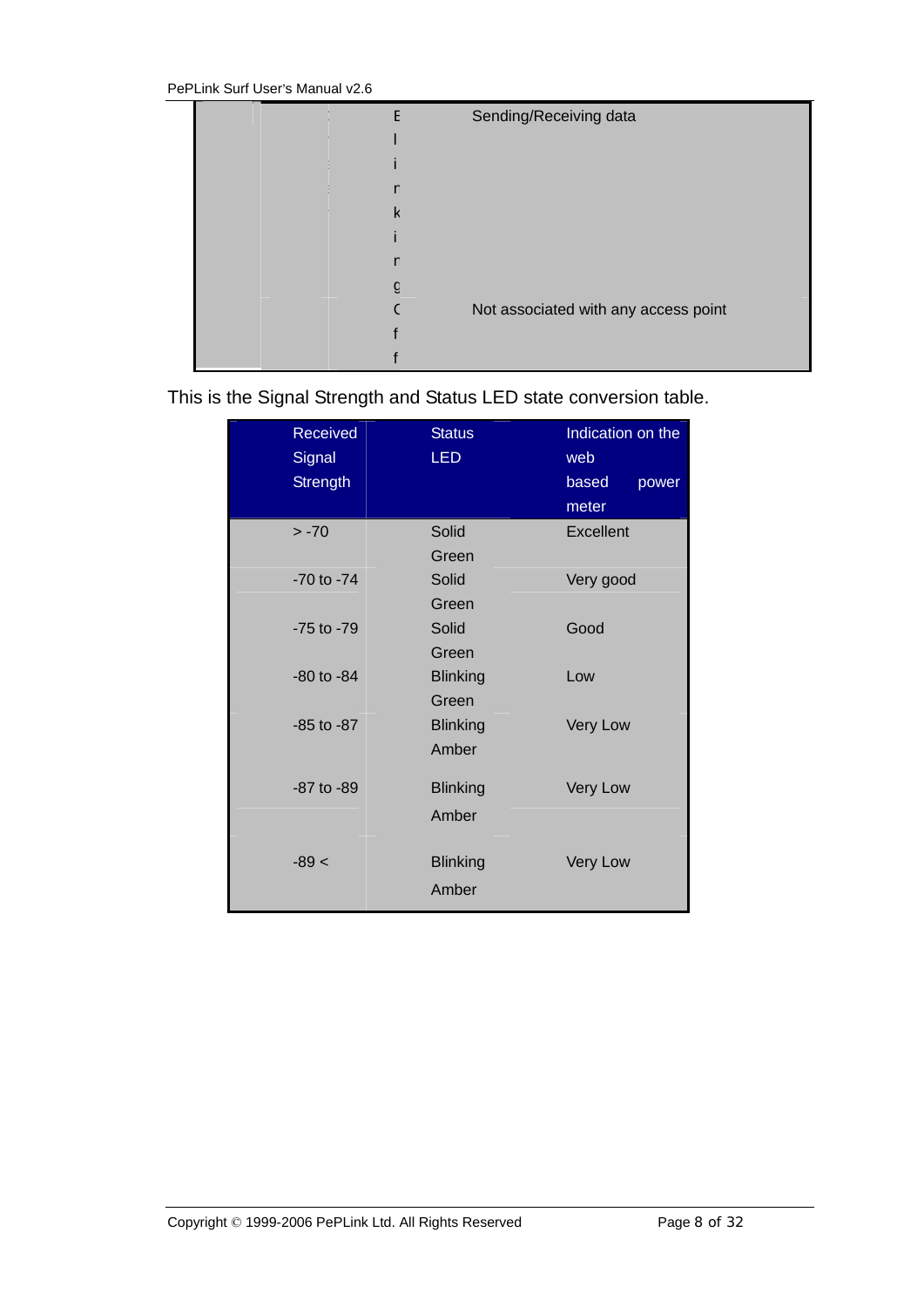# **4 Using the PePLink Surf**

You should set up your computer's LAN interface to obtain an IP address automatically. If you do so, you should have set it up correctly.

In order to do so, select the "Start" menu, "Control Panel" and then "Network Connections". Right click on the "Local Area Connection" icon, choose "Properties", double click on the item "Internet Protocol (TCP/IP)" from the list. On the screen, just set it as follows:

| <b>Internet Protocol (TCP/IP) Properties</b>                                                                                                                                          |                            |
|---------------------------------------------------------------------------------------------------------------------------------------------------------------------------------------|----------------------------|
| General<br>Altemate Configuration                                                                                                                                                     |                            |
| You can get IP settings assigned automatically if your network supports<br>this capability. Otherwise, you need to ask your network administrator for<br>the appropriate IP settings. |                            |
| (a) Obtain an IP address automatically                                                                                                                                                |                            |
| ◯ Use the following IP address:                                                                                                                                                       |                            |
| IP address:                                                                                                                                                                           | and the state of the state |
| Subnet mask:                                                                                                                                                                          |                            |
| Default gateway:                                                                                                                                                                      |                            |
| ⊙ Obtain DNS server address automatically                                                                                                                                             |                            |
| $\bigcirc$ Use the following DNS server addresses:                                                                                                                                    |                            |
| Preferred DNS server:                                                                                                                                                                 |                            |
| Alternate DNS server:                                                                                                                                                                 |                            |
|                                                                                                                                                                                       | Advanced                   |
|                                                                                                                                                                                       | ОК<br>Cancel               |

Click the "OK" button to confirm the change.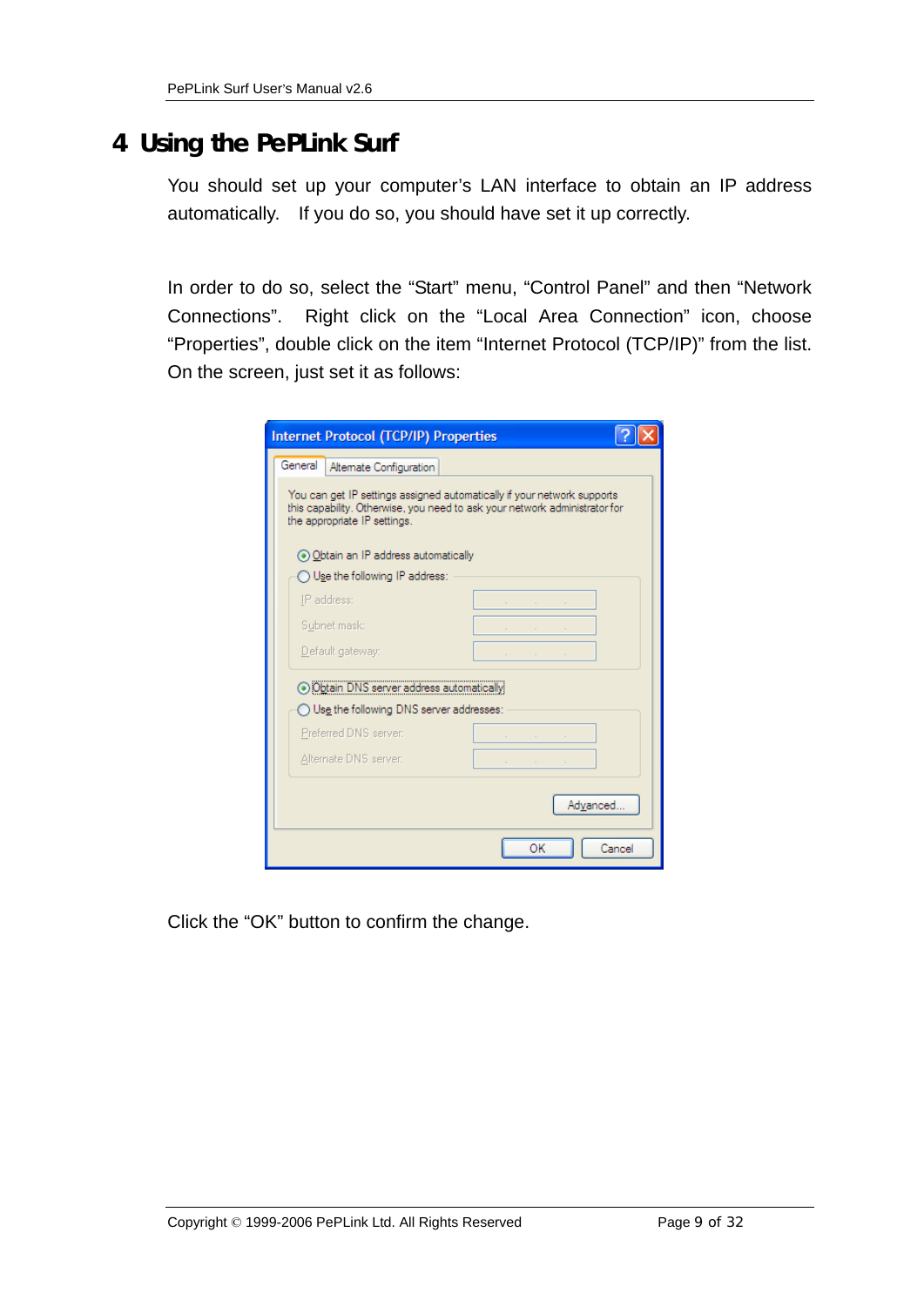#### **4.1 First Time Setup**

On your PC, start a web browser, e.g. Internet Explorer, Mozilla Firefox, etc. Visit an Internet web site. If you are not associated to an access point, you should be redirected to a logon page. Or you can go also go to this URL

http://192.168.20.1/

The page will look like this.

|                  | PePLink Wireless Broadband Modem<br>Please enter your service provider's Login ID<br>and Password, then click the Connect button to<br>establish wireless Internet connection. |
|------------------|--------------------------------------------------------------------------------------------------------------------------------------------------------------------------------|
| <b>Login ID:</b> | Advanced Config<br>Connect                                                                                                                                                     |

Once it is associated to an access point, you can also access the page from this URL:

https://wan.ip.addr.here:8000/

Login ID and password are "admin" and "MSurf000".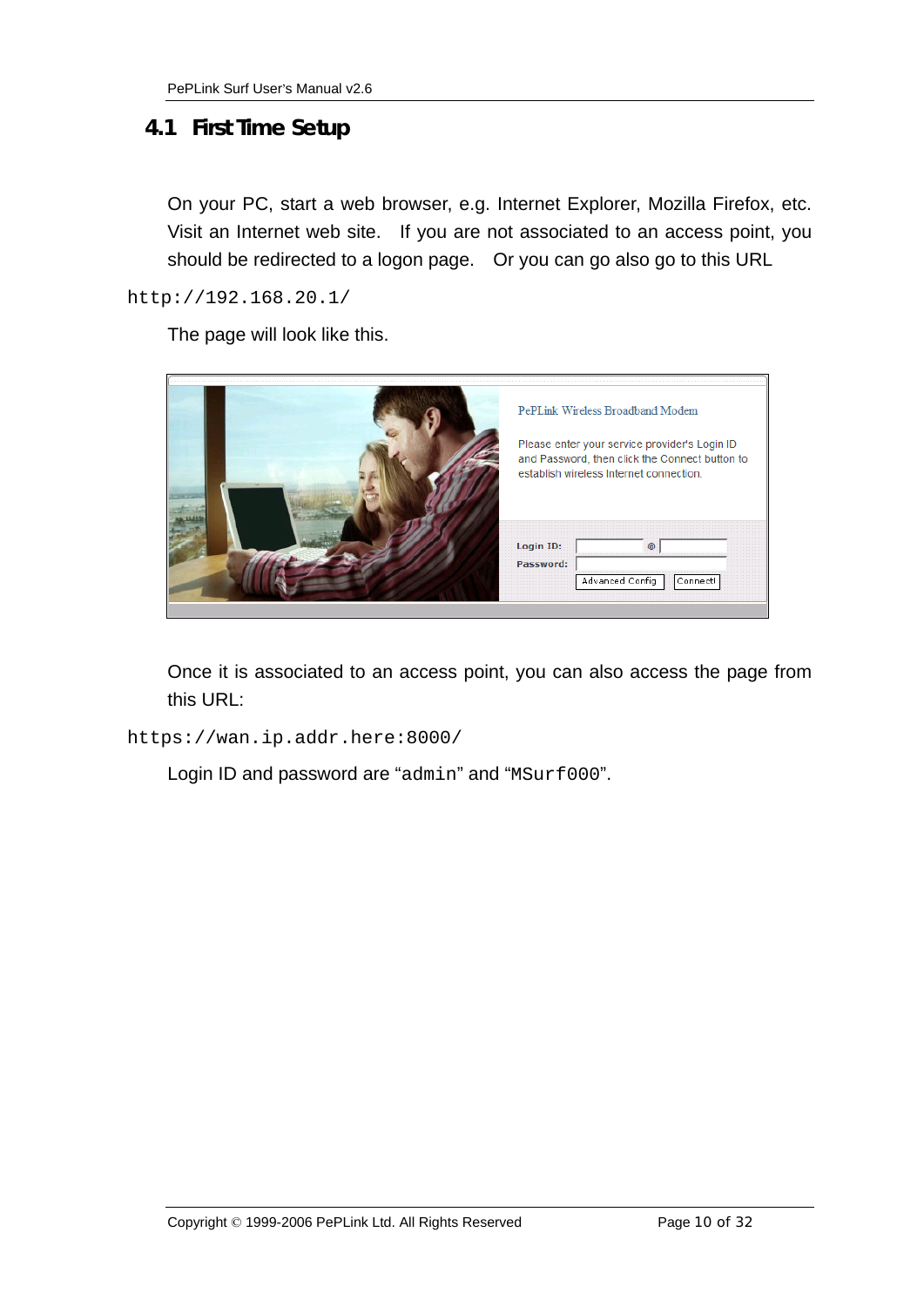Click the "Advanced Config" button to enter the parameters of the access point to associate to. You should see this screen:

|                                 |                                                                                                 | <b>IP Address</b>          | 192.168.20.1                                                             |                                   |  |
|---------------------------------|-------------------------------------------------------------------------------------------------|----------------------------|--------------------------------------------------------------------------|-----------------------------------|--|
| <b>LAN</b> interface            |                                                                                                 | Subnet mask                | 255.255.255.0                                                            |                                   |  |
|                                 |                                                                                                 | $\odot$ Enable             |                                                                          |                                   |  |
|                                 |                                                                                                 | Start IP address           | 192.168.20.10                                                            |                                   |  |
| <b>DHCP</b> server              |                                                                                                 | Stop IP address            | 192.168.20.250                                                           |                                   |  |
|                                 |                                                                                                 | Subnet mask                | 255.255.255.0                                                            |                                   |  |
|                                 |                                                                                                 | Disable                    |                                                                          |                                   |  |
|                                 |                                                                                                 |                            |                                                                          |                                   |  |
|                                 |                                                                                                 | SSID                       | MySSID                                                                   | (MySSID)                          |  |
|                                 |                                                                                                 | Radio Mode                 | 802.11 <sub>b</sub><br>$\checkmark$                                      |                                   |  |
|                                 |                                                                                                 | <b>Bit Rate</b>            | $auto \sim Mbps (auto)$                                                  |                                   |  |
|                                 |                                                                                                 | Authentication             |                                                                          | WPA/WPA2-Personal<br>$\checkmark$ |  |
| <b>Wireless settings</b>        |                                                                                                 |                            | (open)                                                                   |                                   |  |
|                                 |                                                                                                 | <b>Encryption Key</b>      | My_WPA_PSK<br>(at least 8 characters)                                    | (empty)                           |  |
|                                 |                                                                                                 | Preferred AP               | <b>MAC</b><br>(e.g. 00116E1014A0)<br>Min Signal Strength<br>$(e.g. -75)$ | dBm                               |  |
| <b>WAT</b> redirection          | $\odot$ Enable $\odot$ Disable<br>(Note: you need to reboot CPE for this change to take effect) |                            |                                                                          |                                   |  |
| <b>Restore factory settings</b> |                                                                                                 | Restore & Reboot<br>Reboot |                                                                          |                                   |  |
| <b>Reboot CPE</b>               |                                                                                                 |                            |                                                                          |                                   |  |
|                                 |                                                                                                 |                            |                                                                          | Save                              |  |

In the field "SSID" under Wireless Settings, input the access point's SSID (sometimes it is called "network name"). According to the setting of the Access Point you are associating to, you may choose different "Authentication setting".

If "Static WEP key" or "WPA/WPA2-Personal" is selected, input the Encryption Key field as well.

Click the "Save" button at the bottom to complete.

You can now click the "Connect" link on the top bar and then click the "Connect" button to associate with the access point.

There are also options of "802.1x with dynamic WEP key" and "WPA/WPA2-Enterprise". For their details, please refer to chapter 4.4 .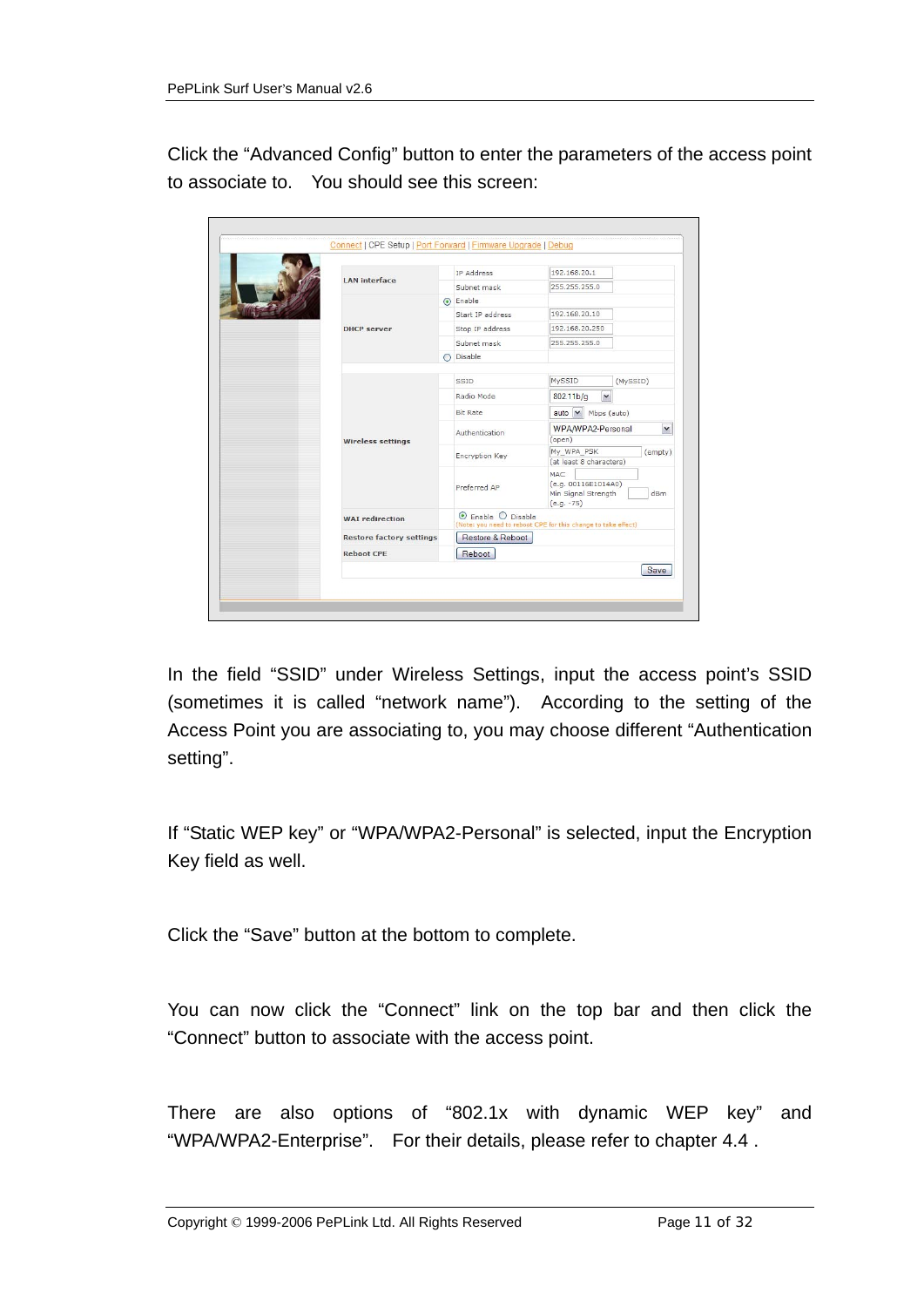

At this point, you are associated with the access point. You may now close the web browser and open a new one to start web browsing.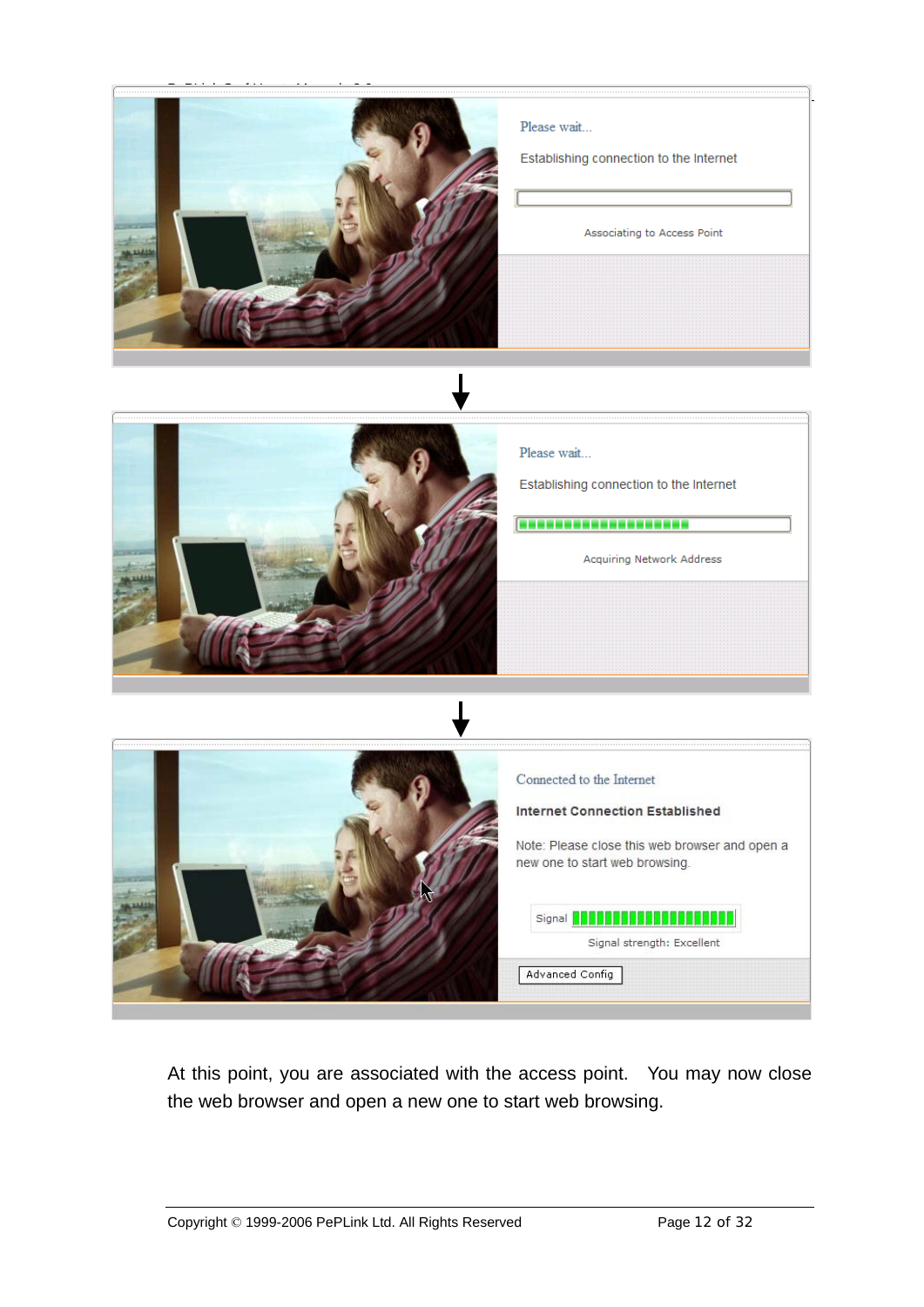### **4.2 Settings Details**

| <b>LAN</b> interface |   | IP Address       | 192.168.20.1   |
|----------------------|---|------------------|----------------|
|                      |   | Subnet mask      | 255,255,255.0  |
|                      | ◉ | Enable           |                |
|                      |   | Start IP address | 192.168.20.10  |
| <b>DHCP</b> server   |   | Stop IP address  | 192.168.20.250 |
|                      |   | Subnet mask      | 255,255,255.0  |
|                      |   | <b>Disable</b>   |                |

**LAN Interface**: To configure the LAN interface's IP address and subnet mask.

**DHCP Server:** To configure to enable the built-in DHCP server or not. If enabled, the IP address range can be configured.

|                          | <b>SSID</b>           | <b>MySSID</b><br>(MySSID)                                                                          |
|--------------------------|-----------------------|----------------------------------------------------------------------------------------------------|
|                          | Radio Mode            | 802.11 <sub>b/g</sub><br>v                                                                         |
|                          | <b>Bit Rate</b>       | Mbps (auto)<br>auto l<br>$\checkmark$                                                              |
| <b>Wireless settings</b> | Authentication        | WPA/WPA2-Personal<br>$\checkmark$<br>Open                                                          |
|                          | <b>Encryption Key</b> | Static WEP Key<br>802.1x with dynamic WEP key                                                      |
|                          | Preferred AP          | WPA/WPA2-Enterprise<br>WPA/WPA2-Personal<br>Min Signal Strength<br>d <sub>Bm</sub><br>$(e.g. -75)$ |

#### **Wireless Settings:**

**SSID**: To configure the SSID / ESSID / Network Name of the wireless network to associate to.

**Radio Mode**: It allows the user to choose between radio modulations support. E.g. 802.11b/g, 802.11g only, 802.11b, etc. The available settings depend on the Wi-Fi module installed on the device.

Note: Under 802.11g only mode, 802.11b rates are used during access point association.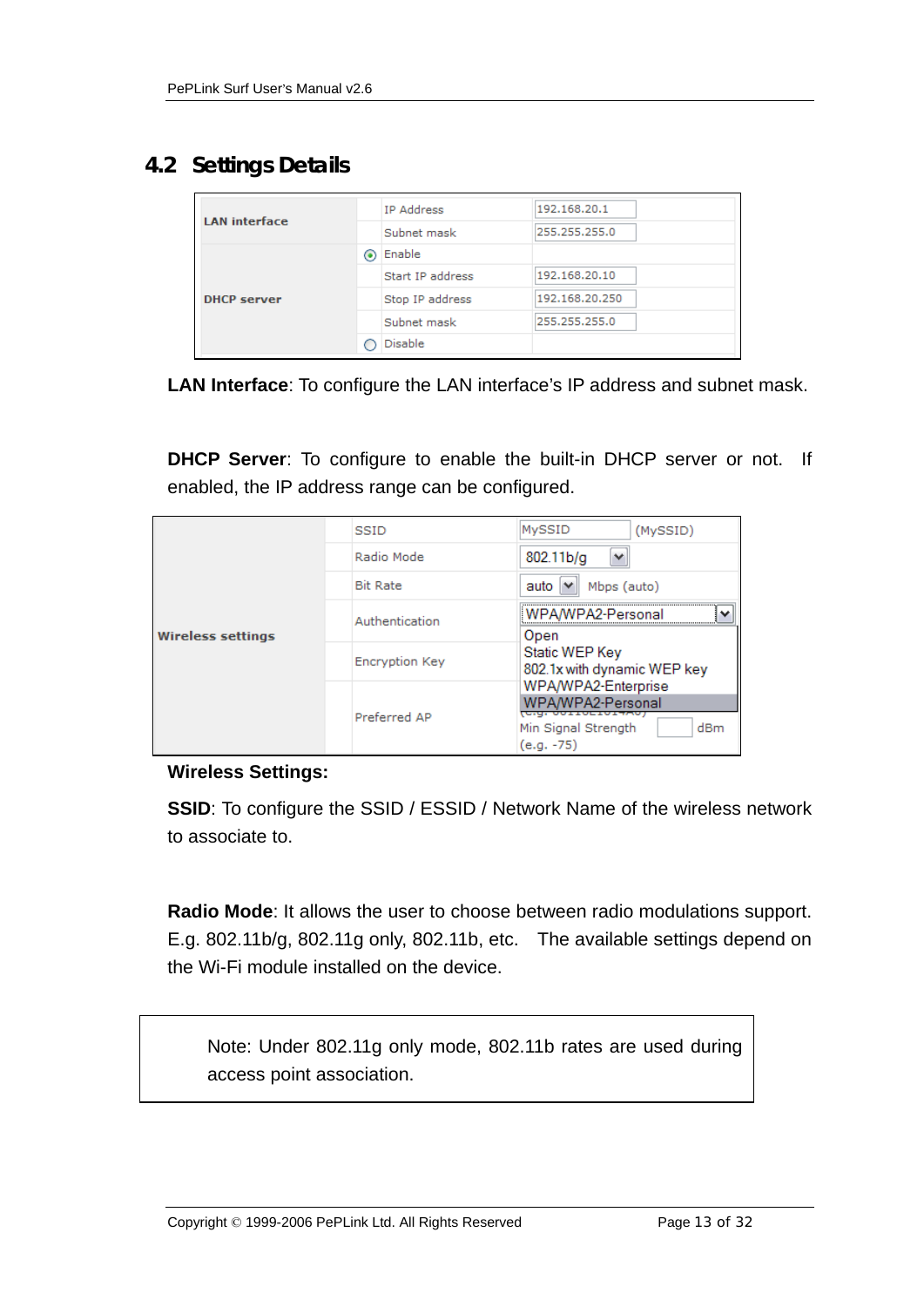**Bit Rate**: To fix the 802.11 transmit bit rate. Available options depend on the Radio Mode chosen. If "auto" is chosen, the device will choose the best bit rate dynamically and automatically.

**Authentication**: Available options are Open, Static WEP Key, 802.1x with dynamic WEP key, WPA/WPA2-Enterprise and WPA/WPA2-Personal. The selection should be according to the setting of the access point you are associating to. Data transferred are encrypted under all modes except the Open mode. When Static WEP Key or WPA/WPA2-Personal is chosen, you should enter an encryption key in the Encryption Key field. For 802.1x and WPA/WPA2-Enterprise options, please refer to chapter 4.4 .

**Preferred AP**: The MAC address of a preferred access point can be entered here. When the preferred access point is found and its signal strength is higher than the "Min Signal Strength", it will connect to this preferred access point, no matter the other access points are found even they have higher signal strength or the same SSID.

| <b>WAI</b> redirection          | $\odot$ Enable $\odot$ Disable<br>(Note: you need to reboot CPE for this change to take effect) |
|---------------------------------|-------------------------------------------------------------------------------------------------|
| <b>Restore factory settings</b> | Restore & Reboot                                                                                |
| <b>Reboot CPE</b>               | Reboot                                                                                          |
|                                 | Save                                                                                            |

**WAI redirection**: If the device is not connected to an access point, and the user is accessing an Internet web site, the settings control whether to redirect the web access to the web admin interface page or not. If this is disabled and the device is not connected, the browser will then show web access error. The user can still access the web admin interface by accessing to the device's LAN IP address. By default, it's http://192.168.20.1.

**Restore factory settings**: To restore the device to factory default settings. After clicked, the settings will be restored to factory defaults and the device will be restarted.

**Reboot**: To restart the device.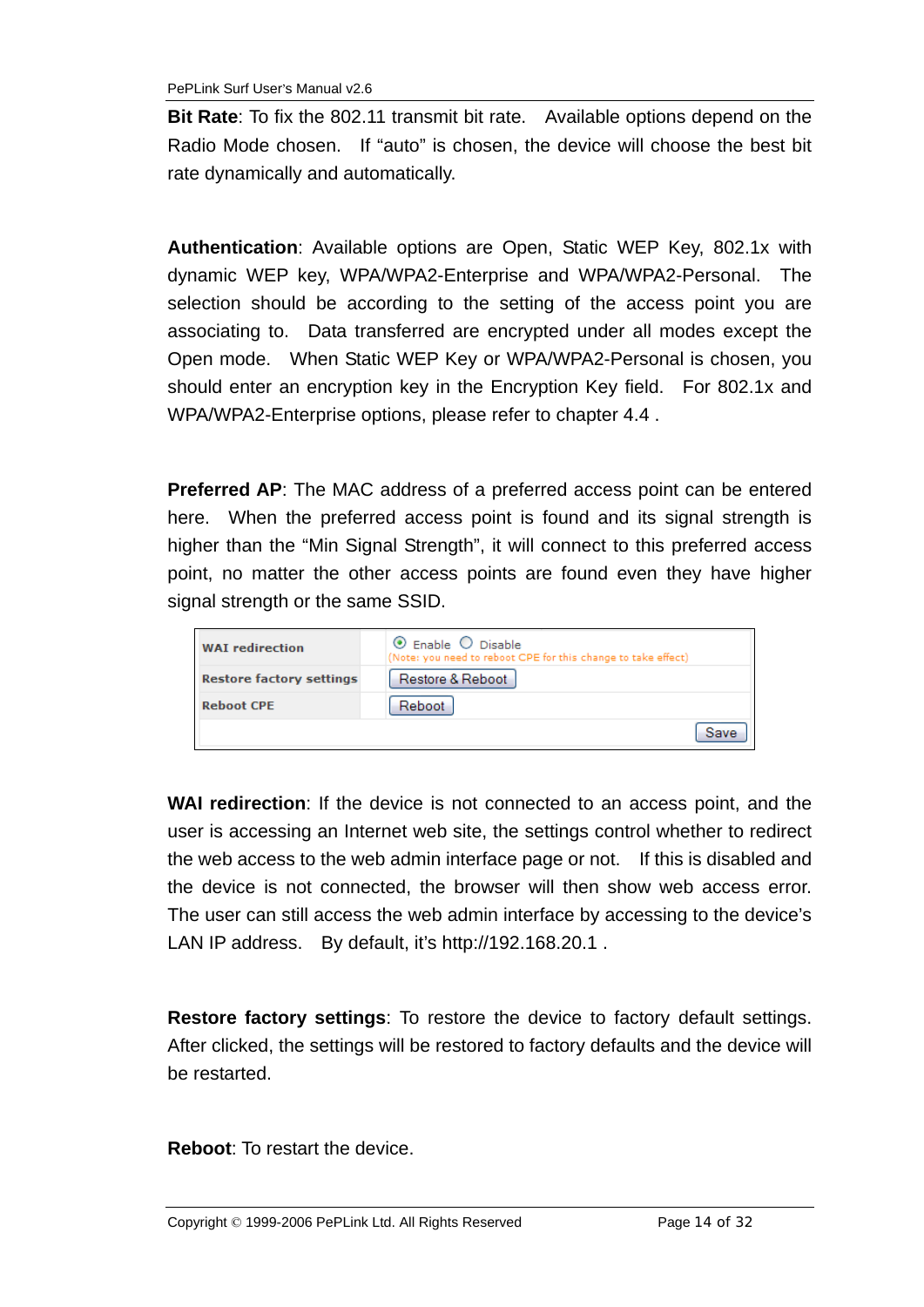## **4.3 Advanced Settings: Port Forward**

The PePLink Surf supports forwarding inbound TCP and UDP connections to servers on the LAN.

|             | Service Port Range | Protocol              | IP Address | Well-known ports         |
|-------------|--------------------|-----------------------|------------|--------------------------|
| $\circ$     | $\sim$ 0           | $\Box$ TCP $\Box$ UDP |            | (commonly used<br>ports) |
| $ 0\rangle$ | $\sim$ 0           | $\Box$ TCP $\Box$ UDP |            | 7 (Echo)                 |
| $ 0\rangle$ | $\sim$ 0           | $\Box$ TCP $\Box$ UDP |            | $21$ (FTP)               |
| IO.         | $\sim$ 0           |                       |            | 23 (TELNET)<br>25 (SMTP) |
|             |                    | $\Box$ TCP $\Box$ UDP |            | 53 (DNS)                 |
| $ 0\rangle$ | $\sim$ 0           | $\Box$ TCP $\Box$ UDP |            | 79 (finger)              |
| $\circ$     | $\sim$ 0           | $\Box$ TCP $\Box$ UDP |            | 80 (HTTP)                |
| $\circ$     | $\sim$ 0           | $\Box$ TCP $\Box$ UDP |            | 110 (POP3)               |
| o           | $\sim$ 0           | $\Box$ TCP $\Box$ UDP |            | 119 (NNTP)<br>161 (SNMP) |
| O           | $\sim$ 0           | $\Box$ TCP $\Box$ UDP |            | 162 (SNMP)               |
| $\circ$     | $\sim$ 0           | $\Box$ TCP $\Box$ UDP |            | Trap)                    |
| $ 0\rangle$ | $\sim$ 0           | $\Box$ TCP $\Box$ UDP |            |                          |
| $\circ$     | $\sim$ 0           | $\Box$ TCP $\Box$ UDP |            |                          |
| $\circ$     | $\sim$ 0           | $\Box$ TCP $\Box$ UDP |            |                          |
| $\circ$     | $\sim$ 0           | $\Box$ TCP $\Box$ UDP |            |                          |
| $\circ$     | $\sim$ 0           | $\Box$ TCP $\Box$ UDP |            |                          |
| $\circ$     | $\sim$ 0           | $\Box$ TCP $\Box$ UDP |            |                          |
| lo.         | $\sim$ 0           | $\Box$ TCP $\Box$ UDP |            |                          |
| $\circ$     | $\sim$ 0           | $\Box$ TCP $\Box$ UDP |            |                          |
|             |                    |                       |            | Save                     |

For example, if your PC is hosting a web server and you want to let Internet users access it, you should define a rule on a role. Enter "80" and "80" for the Port Range. Select "TCP" for the protocol. Enter the PC's IP address to the "IP Address" field.

Click the "Save" button to save and apply the changes.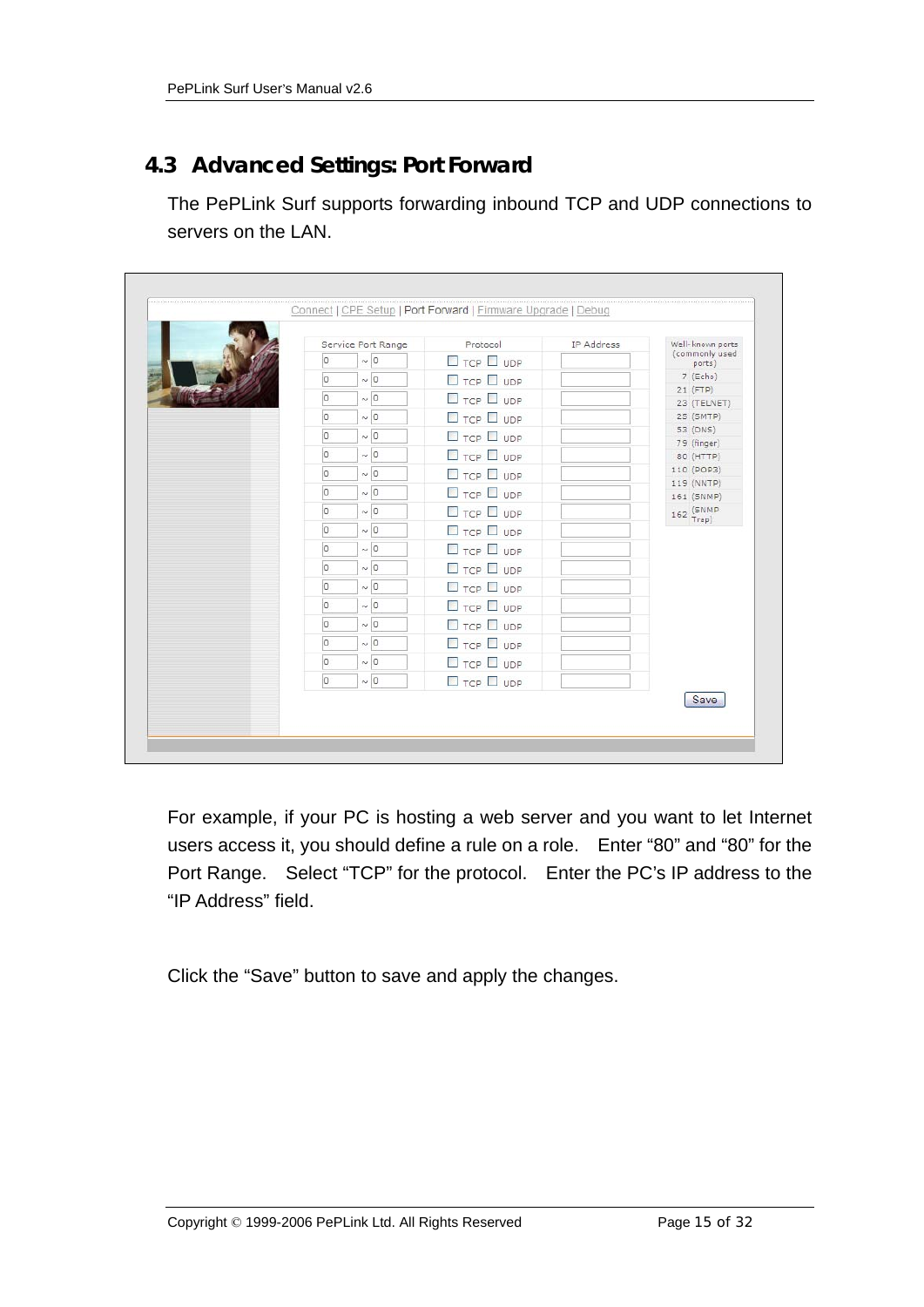#### **4.4 WPA/WPA2 with 802.1x Authentication**

The PePLink Surf supports authentication and encryption methods of "802.1x with dynamic WEP key encryption" and WPA/WPA2-Enterprise. A radius server can be used to perform authentication based on the IEEE standard 802.1x with EAP-TTLS.

To set it up, you have to configure the PePLink Surf, the access point and a radius server.

By default, EAP-TTLS/CHAP is used as the EAP authentication method. You can change this setting in the System Settings page. Please refer to chapter 4.9.3 .

#### **4.4.1 Configure the PePLink Surf**

To enable the 802.1x authentication, you can go to the CPE Setup page, choose "WPA" for the Authentication setting and leave the WEP key setting empty.

#### Certificate checking

By default, the PePLink Surf does not verify the radius server's certificate. If you would like to check the certificate, you can use a command-line based FTP client to upload your certificate to the PePLink Surf.

- 1. ftp to the PePLink Surf (default IP is 192.168.20.1)
- 2. Type the login ID and password: "root" and "MSurf000"
- 3. cd /etc/1x
- 4. put root.pem
- 5. bye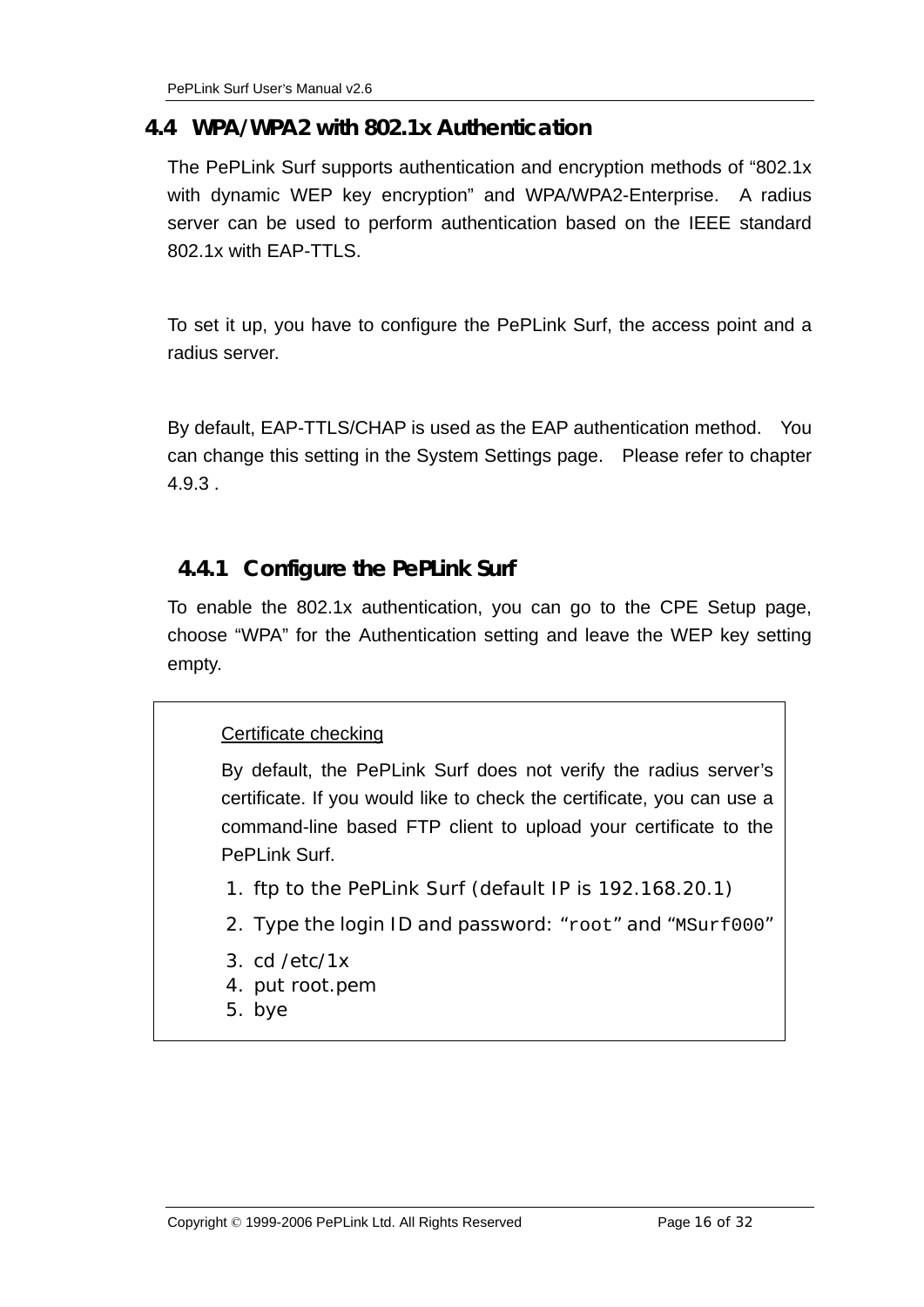#### **4.4.2 Access Point**

Access point set up procedure is different from one brand to the others. Here are some necessary configuration parameters to be configured in the access point:

- Enable WPA2 with 802.1x authentication
- Enter the radius server IP address, port number and the secret (for the provided radius server config mentioned in 4.4.3 , the secret is "testing123")

#### **4.4.3 Radius Server**

The commercial radius server, Radiator, is used in the set up. It is a product of Open System Consultants Pty Ltd.

Radiator version 3.9 is known to be interoperable. Any version above 3.9 should work too. Just follow the server's installation guide to install it on a server.

After installed, you should put the root cert file and server cert file to a directory, update radiator's configuration file and the users files.

A demo CA cert file (cacert.pem), a server cert file (server\_cert.pem) and a server key file (/etc/radiator/server\_key.pem) are pre-generated and attached. You can generate them by yourself by following the instructions in the Appendix. Put the files to the directory /etc/radiator.

A sample Radiator configuration file is as follows. Save it as radius.cfg and put it under /etc/radiator.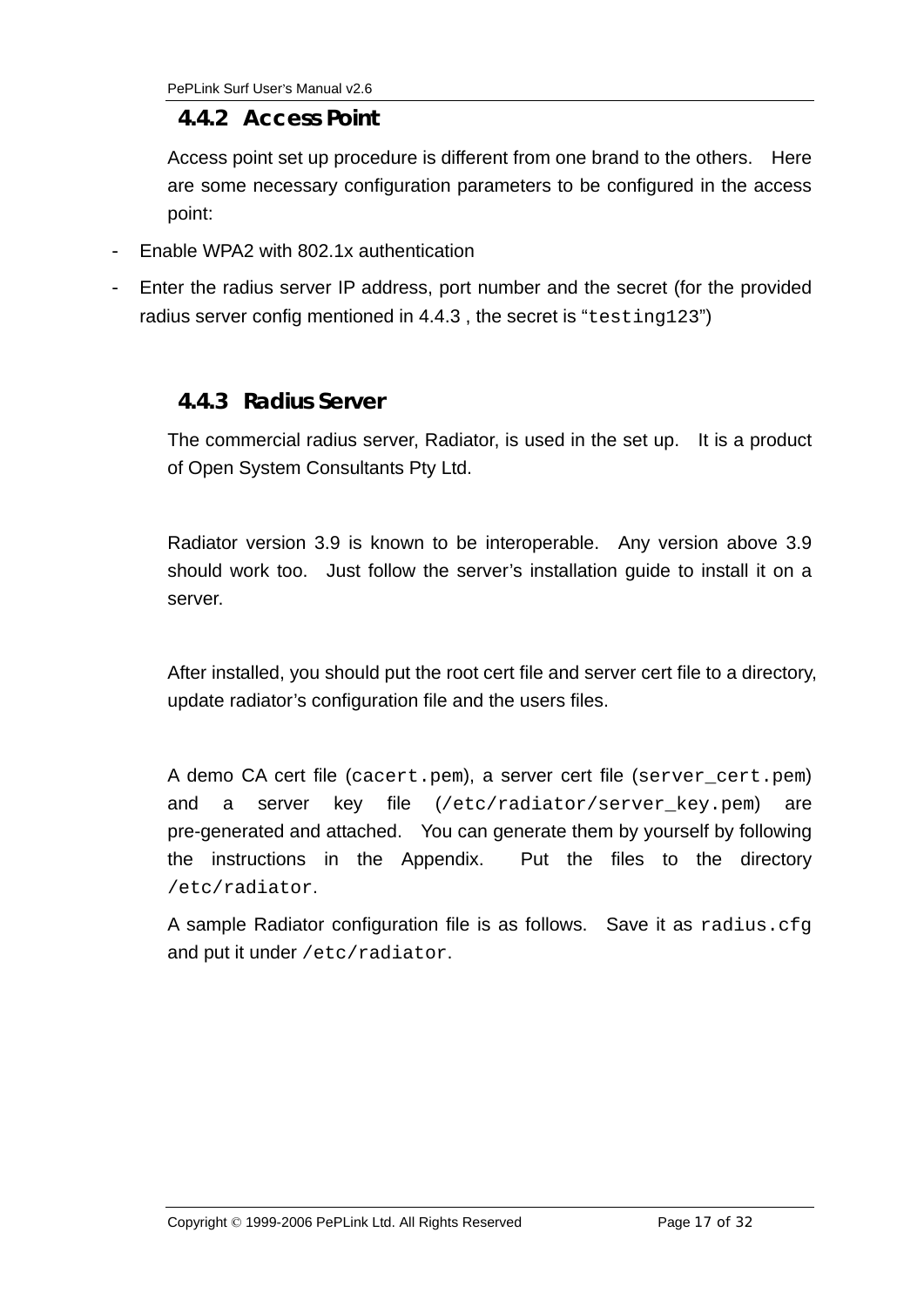| AuthPort                     | 1812                                                 |
|------------------------------|------------------------------------------------------|
| <b>AcctPort</b>              | 1813                                                 |
| LogDir                       | /var/log/radius                                      |
| <b>DbDir</b>                 | /etc/radiator                                        |
| Trace                        | 4                                                    |
| <client default=""></client> |                                                      |
|                              | Secret testing123                                    |
|                              | DupInterval 0                                        |
|                              |                                                      |
| <realm default=""></realm>   |                                                      |
|                              | <authby file=""></authby>                            |
|                              | Filename /etc/radiator/users                         |
|                              | <b>EAPType TTLS</b>                                  |
|                              | EAPTLS_CAFile /etc/radiator/cacert.pem               |
|                              | EAPTLS_CertificateFile /etc/radiator/server_cert.pem |
|                              | <b>EADTI C. Contificato Tuno DEM</b>                 |

To change user login name and password, just edit the file /etc/radiator/users. A sample user entry is like this:

```
demoid1
```
User-Password=*demopass1*

Then start the radius server by executing this:

```
/usr/bin/radiusd -config_file
/ t / di t / di f
```
Now the Radiator server's setup completed.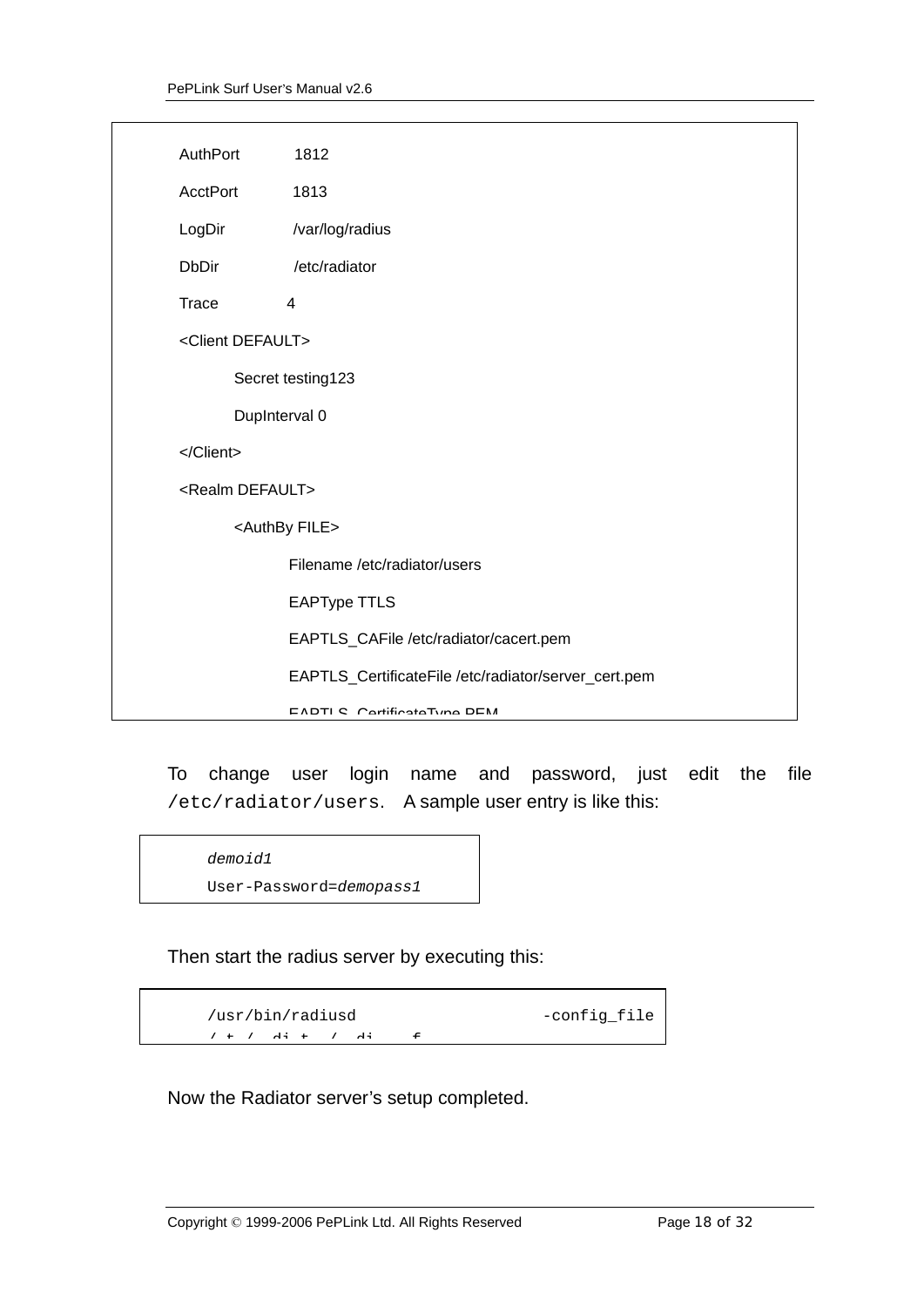#### **4.5 Test the Setup**

To test to setup, you can now go to the PePLink Surf's Main page, enter the user name and password. The realm (the text box next to the "@" sign) value can be left empty. Then click the Connect button.



After connected, you should see:

| Connected to the Internet                                                        |
|----------------------------------------------------------------------------------|
| <b>Internet Connection Established</b>                                           |
| Note: Please close this web browser and open a<br>new one to start web browsing. |
| Signal <b>APRAPRAPRAPRAPRAPR</b><br>Signal strength: Excellent                   |
| Advanced Config                                                                  |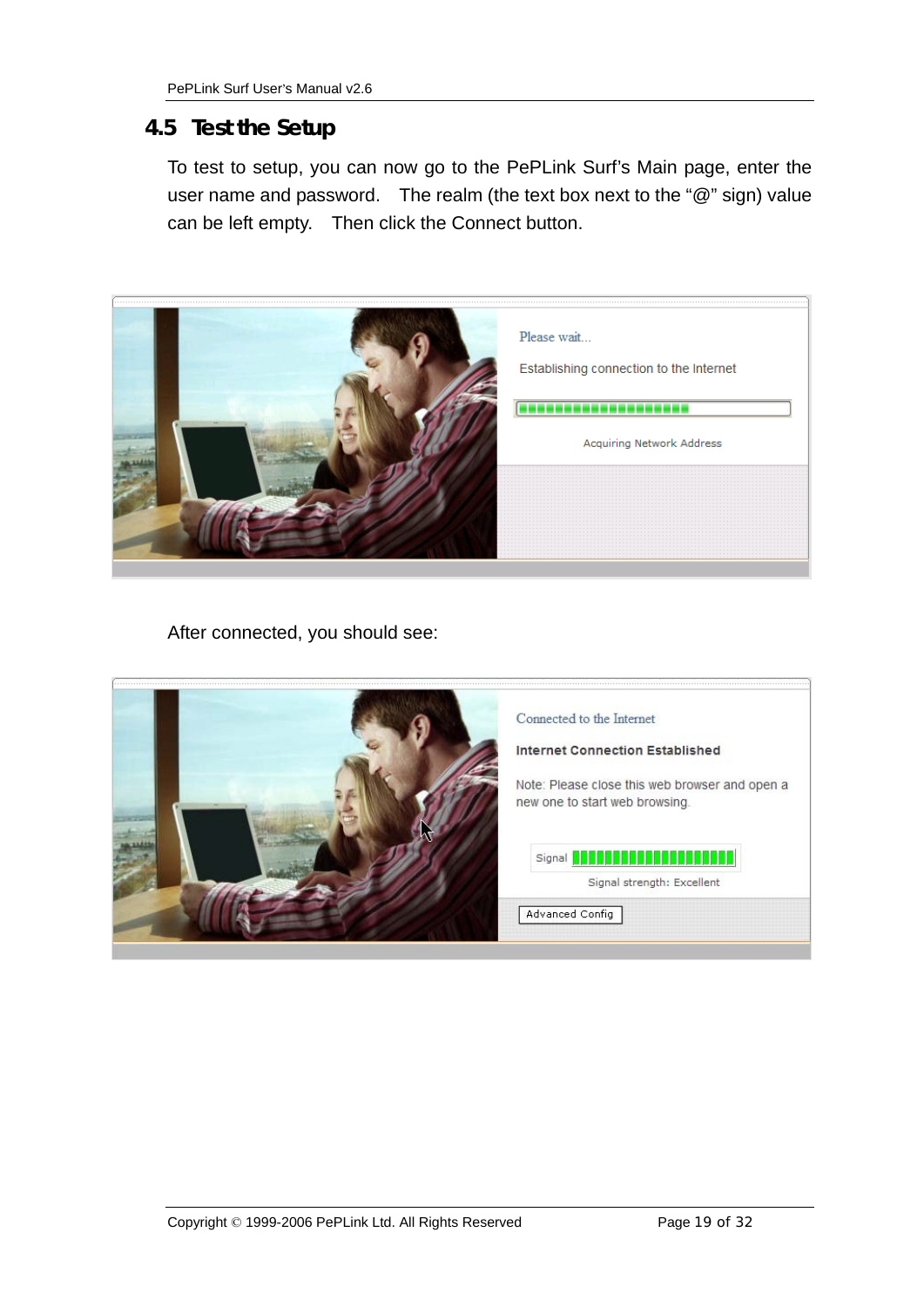#### **4.6 Firmware Upgrade**

The PePLink Surf is able to check whether a newer firmware (the software running on the PePLink Surf) is available. To do so, click the link "Firmware Upgrade" on the top bar. You will see this screen:

|  |                        | Connect   CPE Setup   Port Forward   Firmware Upgrade   Debug |  |
|--|------------------------|---------------------------------------------------------------|--|
|  |                        | version: 5.12.12                                              |  |
|  | Firmware               | date: 2005-12-12                                              |  |
|  | Check for new firmware |                                                               |  |
|  | <b>Status</b>          | Click button to check availability of new firmware            |  |

Click the "Check for new firmware" on the screen. If there is a firmware available, you can simply click a "Download and Upgrade" button.

During an upgrade, please do not interrupt the process.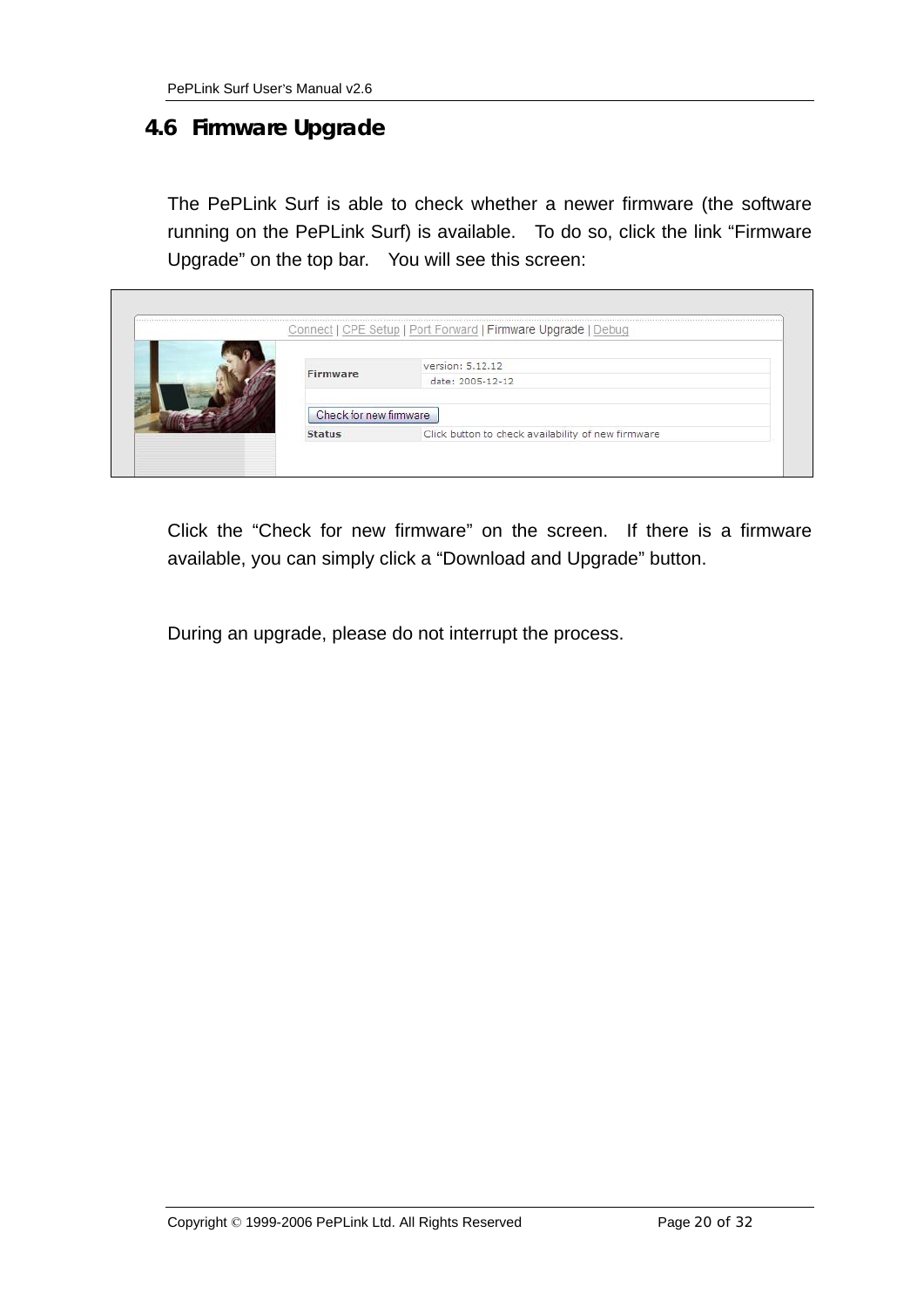# **4.7 Debug Page**

|                                 | <b>Firmware version:</b>    | 6.0.4               |                   |                                 |                                                  |                                        |  |  |  |
|---------------------------------|-----------------------------|---------------------|-------------------|---------------------------------|--------------------------------------------------|----------------------------------------|--|--|--|
|                                 | Hardware version:           | 2.4                 |                   |                                 |                                                  |                                        |  |  |  |
| <b>Serial Number:</b>           |                             |                     | 182E-C016-AC2B    |                                 |                                                  |                                        |  |  |  |
|                                 | <b>LAN MAC Address:</b>     |                     | 00:11:6E:80:C5:C0 |                                 |                                                  |                                        |  |  |  |
|                                 | <b>Wi-Fi MAC Address:</b>   |                     | 00:11:6E:80:C5:C4 |                                 |                                                  |                                        |  |  |  |
|                                 | <b>Supported modes:</b>     | 802.11 <sub>b</sub> |                   |                                 |                                                  |                                        |  |  |  |
|                                 | <b>Scanned APs:</b>         |                     |                   |                                 |                                                  |                                        |  |  |  |
| <b>ESSID</b>                    | <b>BSSID</b>                |                     |                   |                                 | <b>Channel Signal Level Encryption Bit Rates</b> |                                        |  |  |  |
| asopen2                         | 00:11:6E:00:B6:AA 5         |                     |                   | $-56$                           | off                                              | All 802.11a/b/g bit rates              |  |  |  |
| PL_DOT1X                        | 00:11:6E:00:B6:A9 5         |                     |                   | $-57$                           | on                                               | All 802.11a/b/g bit rates              |  |  |  |
| PePLink                         | 00:11:6E:00:B6:AB 5         |                     |                   | $-47$                           | on.                                              | All 802.11a/b/g bit rates              |  |  |  |
| Scan again                      | <b>WAN Connection Info:</b> | $-52$ dBm           |                   | IP address:                     |                                                  |                                        |  |  |  |
|                                 |                             |                     |                   |                                 |                                                  |                                        |  |  |  |
|                                 |                             |                     |                   |                                 |                                                  |                                        |  |  |  |
| Signal level:                   |                             |                     |                   |                                 |                                                  | 10.8.8.245                             |  |  |  |
| <b>Bit Rate:</b>                |                             | 12Mb/s              |                   | Subnet mask:                    |                                                  | 255.255.0.0                            |  |  |  |
| Missed beacon:<br><b>ESSID:</b> |                             | $\mathbf{1}$        |                   | Gateway:<br><b>DNS</b> servers: |                                                  | 10.8.8.1<br>10.8.8.2                   |  |  |  |
| MODE:                           |                             | PePLink<br>802.11g  |                   |                                 | <b>DHCP server IP addr:</b>                      | 10.8.8.2                               |  |  |  |
| Frequency:                      |                             | 2.432GHz            |                   |                                 |                                                  | DHCP server HW addr: 00:01:03:B9:EF:0D |  |  |  |
| Channel:                        |                             | 5                   |                   |                                 | <b>DHCP</b> lease time:                          | 7200                                   |  |  |  |
| <b>AP BSSID:</b>                |                             |                     | 00:11:6E:00:B6:AA |                                 | <b>DHCP</b> renewal time:                        | 3600                                   |  |  |  |
| Encryption:                     |                             | off                 |                   | <b>Rx packets:</b>              |                                                  | 597                                    |  |  |  |
|                                 | Rx invalid crypt:           | $\Omega$            |                   | <b>Rx errors:</b>               |                                                  | 9273                                   |  |  |  |
| Rx invalid frag:                |                             | o                   |                   | Rx dropped:                     |                                                  | 0                                      |  |  |  |
|                                 | Tx excessive retries: 0     |                     |                   | <b>Rx</b> overruns:             |                                                  | n.                                     |  |  |  |
| Invalid misc:                   |                             | o                   |                   | <b>Rx</b> frame:                |                                                  | 9273                                   |  |  |  |
|                                 |                             |                     |                   | Tx packets:                     |                                                  | 222                                    |  |  |  |
|                                 |                             |                     |                   | Tx errors:                      |                                                  | $\circ$                                |  |  |  |
|                                 |                             |                     |                   | Tx dropped:<br>Tx overruns:     |                                                  | $\Omega$<br>0                          |  |  |  |
|                                 |                             |                     |                   | <b>Tx collisions:</b>           |                                                  | n                                      |  |  |  |

A debug page is provided for advanced network troubleshooting.

This page shows the unit's firmware version, hardware version, serial number, LAN MAC address, Wi-Fi MAC address, supported Wi-Fi modes, scanned access points' information and WAN connection information.

For the Scanned AP section, the scanned result may not be up to date. You can click the "Scan again" button to update the scanned AP list. But note that, while it is connected to an AP, clicking the button may drop the connection.

On the page bottom, you are allowed to download a debug dump file and configuration file. In case you need to contact PePLink for technical support, you can send the debug dump file to support@peplink.com.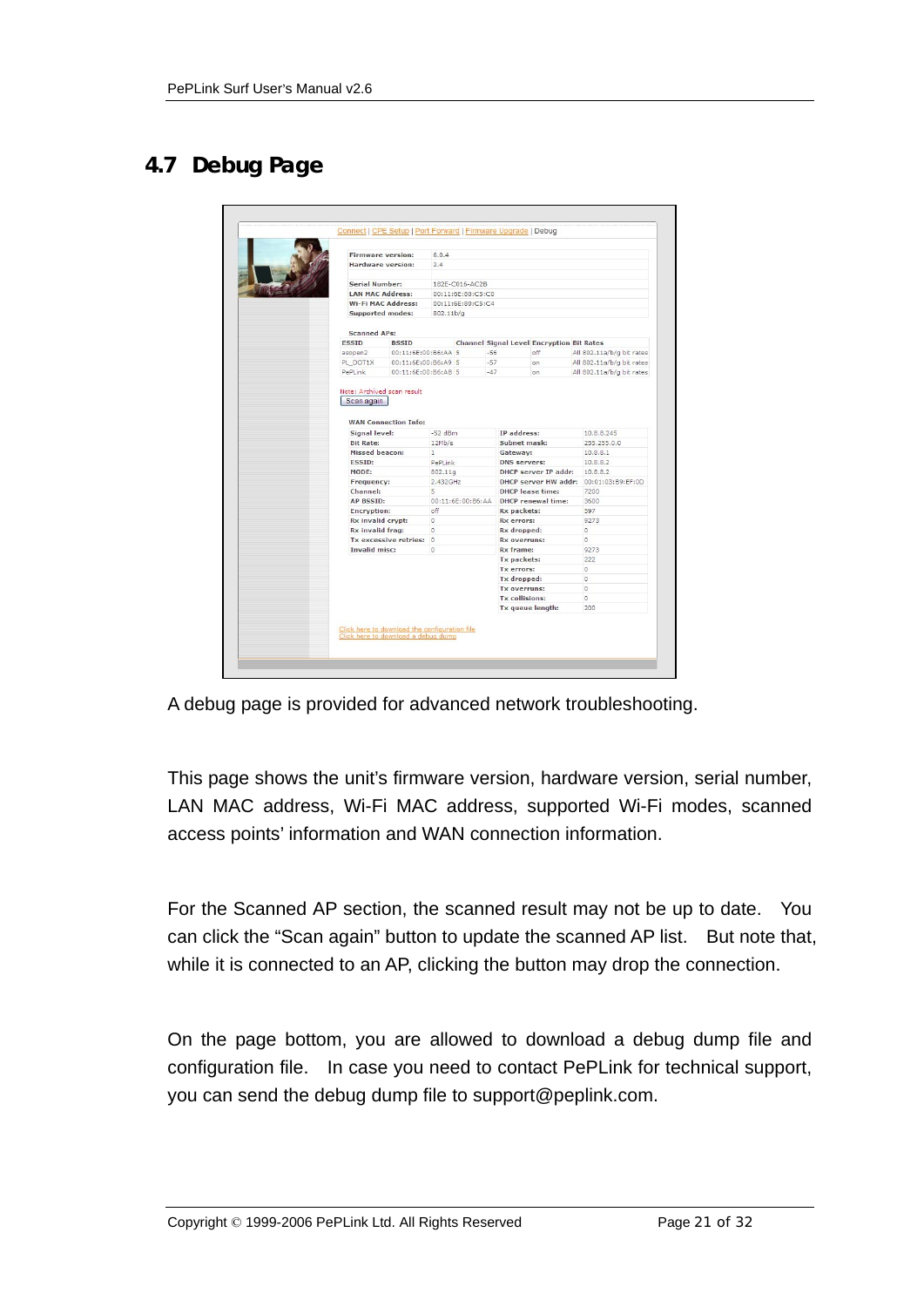#### **4.8 Restore to Factory Defaults**

To restore the PePLink Surf to factory defaults, there are two methods.

If you are able to access the web admin interface, go to the "CPE Setup" page, and click the "Restore and Reboot" button.

Otherwise, you can also power up the unit and wait for about 1 min. Then press the Reset button at the rear side of the unit using a pin and then hold it for 5 secs. The unit will restore the settings to factory defaults and reboot.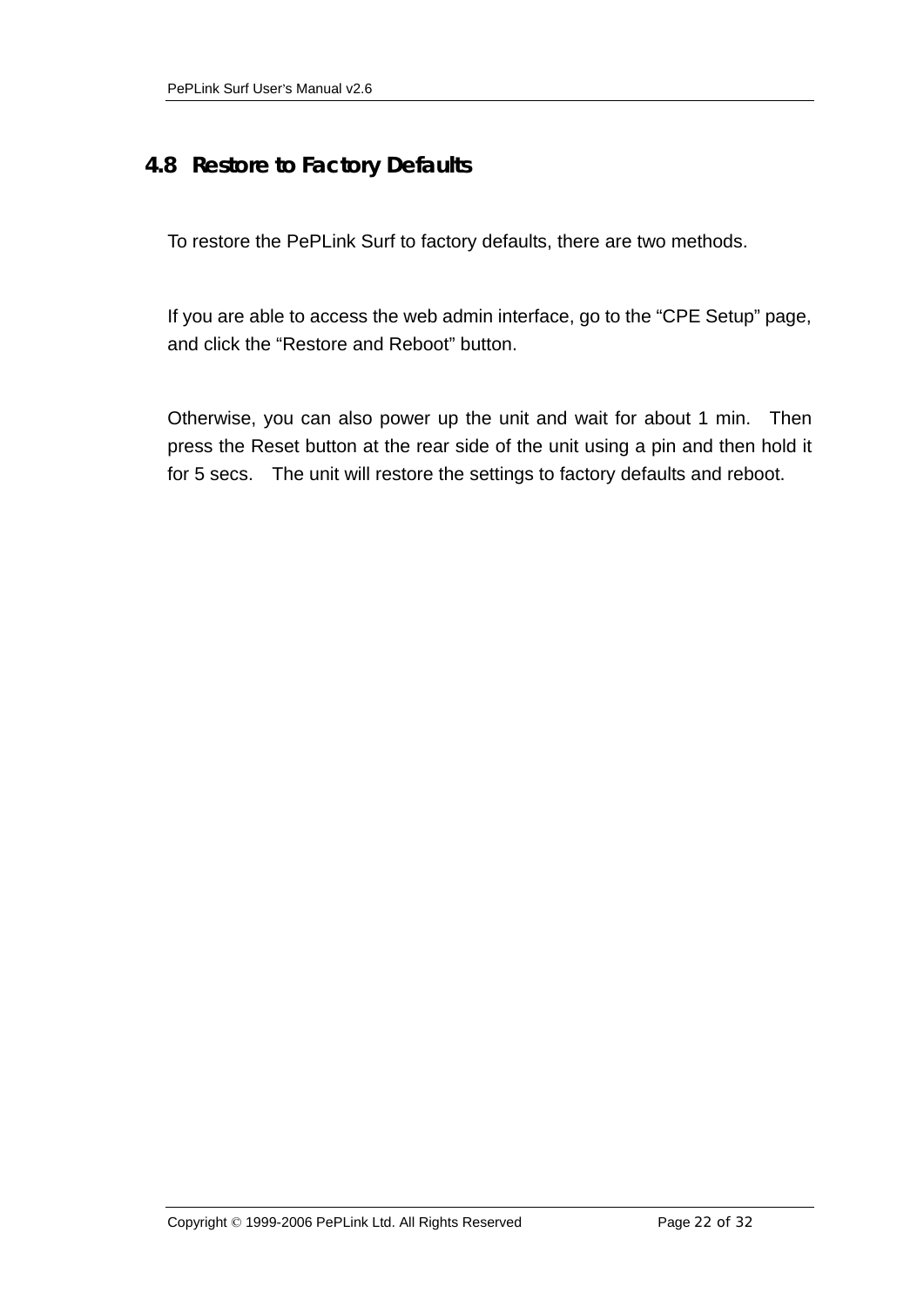## **4.9 System Settings**

Some system settings are hidden from the end users. They are for the service provider to change some system specific settings

To access the page, type this URL on your browser:

http://192.168.20.1/ss/

The page's login ID and password are "admin" and "MSurf000".

The page is like this:

| <b>Web administration</b><br>Port: 8000<br>via WAN with HTTPS<br>O Disable<br><b>Web administration</b><br>MSurf000<br>password<br><b>EAP</b> method<br>EAP-TTLS/CHAP<br>$\checkmark$<br>$v1$ $\odot$ Enable $\odot$ Disable<br>$v2c$ $\odot$ Enable $\odot$ Disable<br>Read only community name<br>MSurf000<br>Read and write community name<br>v3 © Enable O Disable<br>Read only user:<br>User name:<br>Authentication protocol: @ MD5 O SHA<br><b>SNMP</b> setup<br>Password:<br>O none O DES<br>Privacy protocol:<br>Password:<br>Read and write user:<br>User name: admin<br>Authentication protocol: @ MD5 O SHA<br>Password: MSurf000<br>Privacy protocol: O none O DES<br>Password: MSurf000<br>Network address<br>Network mask<br>1 172.0.0.0<br>255.0.0.0<br>$2 \mid 10.0.0.0$<br>255.0.0.0<br><b>Admin network</b> |
|--------------------------------------------------------------------------------------------------------------------------------------------------------------------------------------------------------------------------------------------------------------------------------------------------------------------------------------------------------------------------------------------------------------------------------------------------------------------------------------------------------------------------------------------------------------------------------------------------------------------------------------------------------------------------------------------------------------------------------------------------------------------------------------------------------------------------------|
|                                                                                                                                                                                                                                                                                                                                                                                                                                                                                                                                                                                                                                                                                                                                                                                                                                |
|                                                                                                                                                                                                                                                                                                                                                                                                                                                                                                                                                                                                                                                                                                                                                                                                                                |
|                                                                                                                                                                                                                                                                                                                                                                                                                                                                                                                                                                                                                                                                                                                                                                                                                                |
|                                                                                                                                                                                                                                                                                                                                                                                                                                                                                                                                                                                                                                                                                                                                                                                                                                |
|                                                                                                                                                                                                                                                                                                                                                                                                                                                                                                                                                                                                                                                                                                                                                                                                                                |
|                                                                                                                                                                                                                                                                                                                                                                                                                                                                                                                                                                                                                                                                                                                                                                                                                                |
|                                                                                                                                                                                                                                                                                                                                                                                                                                                                                                                                                                                                                                                                                                                                                                                                                                |
|                                                                                                                                                                                                                                                                                                                                                                                                                                                                                                                                                                                                                                                                                                                                                                                                                                |
|                                                                                                                                                                                                                                                                                                                                                                                                                                                                                                                                                                                                                                                                                                                                                                                                                                |
|                                                                                                                                                                                                                                                                                                                                                                                                                                                                                                                                                                                                                                                                                                                                                                                                                                |
|                                                                                                                                                                                                                                                                                                                                                                                                                                                                                                                                                                                                                                                                                                                                                                                                                                |
|                                                                                                                                                                                                                                                                                                                                                                                                                                                                                                                                                                                                                                                                                                                                                                                                                                |
|                                                                                                                                                                                                                                                                                                                                                                                                                                                                                                                                                                                                                                                                                                                                                                                                                                |
|                                                                                                                                                                                                                                                                                                                                                                                                                                                                                                                                                                                                                                                                                                                                                                                                                                |
|                                                                                                                                                                                                                                                                                                                                                                                                                                                                                                                                                                                                                                                                                                                                                                                                                                |
|                                                                                                                                                                                                                                                                                                                                                                                                                                                                                                                                                                                                                                                                                                                                                                                                                                |
|                                                                                                                                                                                                                                                                                                                                                                                                                                                                                                                                                                                                                                                                                                                                                                                                                                |
|                                                                                                                                                                                                                                                                                                                                                                                                                                                                                                                                                                                                                                                                                                                                                                                                                                |
|                                                                                                                                                                                                                                                                                                                                                                                                                                                                                                                                                                                                                                                                                                                                                                                                                                |
|                                                                                                                                                                                                                                                                                                                                                                                                                                                                                                                                                                                                                                                                                                                                                                                                                                |
|                                                                                                                                                                                                                                                                                                                                                                                                                                                                                                                                                                                                                                                                                                                                                                                                                                |
|                                                                                                                                                                                                                                                                                                                                                                                                                                                                                                                                                                                                                                                                                                                                                                                                                                |
|                                                                                                                                                                                                                                                                                                                                                                                                                                                                                                                                                                                                                                                                                                                                                                                                                                |
| 192.168.20.0<br>255.255.255.0<br>3                                                                                                                                                                                                                                                                                                                                                                                                                                                                                                                                                                                                                                                                                                                                                                                             |
| 4                                                                                                                                                                                                                                                                                                                                                                                                                                                                                                                                                                                                                                                                                                                                                                                                                              |
| 5                                                                                                                                                                                                                                                                                                                                                                                                                                                                                                                                                                                                                                                                                                                                                                                                                              |
|                                                                                                                                                                                                                                                                                                                                                                                                                                                                                                                                                                                                                                                                                                                                                                                                                                |
| firmware.peplink.com<br>Firmware Server<br>(firmware.peplink.com)<br>Firmware upgrade                                                                                                                                                                                                                                                                                                                                                                                                                                                                                                                                                                                                                                                                                                                                          |
| 86400 seconds (86400)<br>Retry interval                                                                                                                                                                                                                                                                                                                                                                                                                                                                                                                                                                                                                                                                                                                                                                                        |
| status.peplink.com<br>Status Server                                                                                                                                                                                                                                                                                                                                                                                                                                                                                                                                                                                                                                                                                                                                                                                            |
| (status.peplink.com)<br>config.peplink.com<br>Configuration Server<br>PMS server settings                                                                                                                                                                                                                                                                                                                                                                                                                                                                                                                                                                                                                                                                                                                                      |
| (config.peplink.com)                                                                                                                                                                                                                                                                                                                                                                                                                                                                                                                                                                                                                                                                                                                                                                                                           |
| dyninfo.peplink.com<br>Custom Message Server<br>(dyninfo.peplink.com)                                                                                                                                                                                                                                                                                                                                                                                                                                                                                                                                                                                                                                                                                                                                                          |
| 2347<br>CTS/RTS threshold<br>(2347)                                                                                                                                                                                                                                                                                                                                                                                                                                                                                                                                                                                                                                                                                                                                                                                            |
| $\overline{0}$<br>(Enter "0" to<br>Up stream bandwidth<br>limit(byte/s)<br>disable)                                                                                                                                                                                                                                                                                                                                                                                                                                                                                                                                                                                                                                                                                                                                            |
| <b>Wireless setup</b><br>o<br>(Enter "0" to<br>Down stream bandwidth<br>limit(byte/s)                                                                                                                                                                                                                                                                                                                                                                                                                                                                                                                                                                                                                                                                                                                                          |
| disable)                                                                                                                                                                                                                                                                                                                                                                                                                                                                                                                                                                                                                                                                                                                                                                                                                       |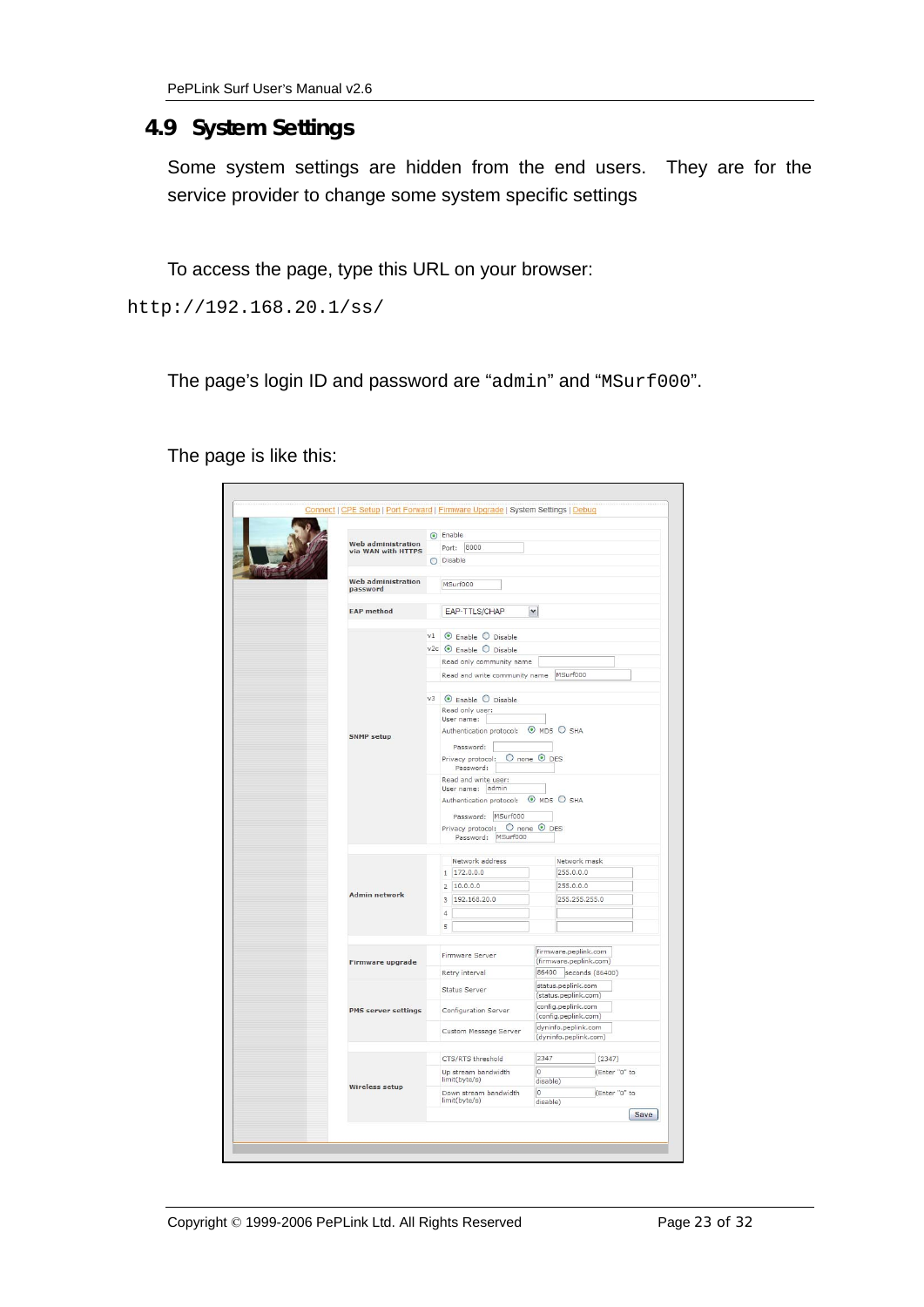#### **4.9.1 Web via WAN with HTTPS**

This is to enable or disable the secure web administration server to be accessible from WAN (wireless side) or not. If enabled, the HTTPS port number is entered here. It must be between 1024 and 65535. The default port number is 8000.

|                                                 | ◉ | Enable        |
|-------------------------------------------------|---|---------------|
| <b>Web administration</b><br>via WAN with HTTPS |   | 8000<br>Port: |
|                                                 |   | Disable       |

#### **4.9.2 Web Administration Password**

This is to change the web administration interface's access password when accessing to http://ip.addr/ss/ (from LAN) or https://wan.ip.addr/ (from WAN). The login name is "admin".

|--|

#### **4.9.3 EAP Types**

For the authentication methods "802.1x with dynamic WEP key" and "WPA/WPA2-Enterprise", the EAP type can be chosen here. Available options are CHAP, MSCHAP, MSCHAPV2 and PAP.

| <b>EAP method</b> |      | EAP-TTLS/CHAP                        |  |
|-------------------|------|--------------------------------------|--|
|                   |      | EAP-TTLS/CHAP                        |  |
|                   | v1   | EAP-TTLS/MSCHAP<br>EAP-TTLS/MSCHAPV2 |  |
|                   | v2c. | EAP-TTLS/PAP                         |  |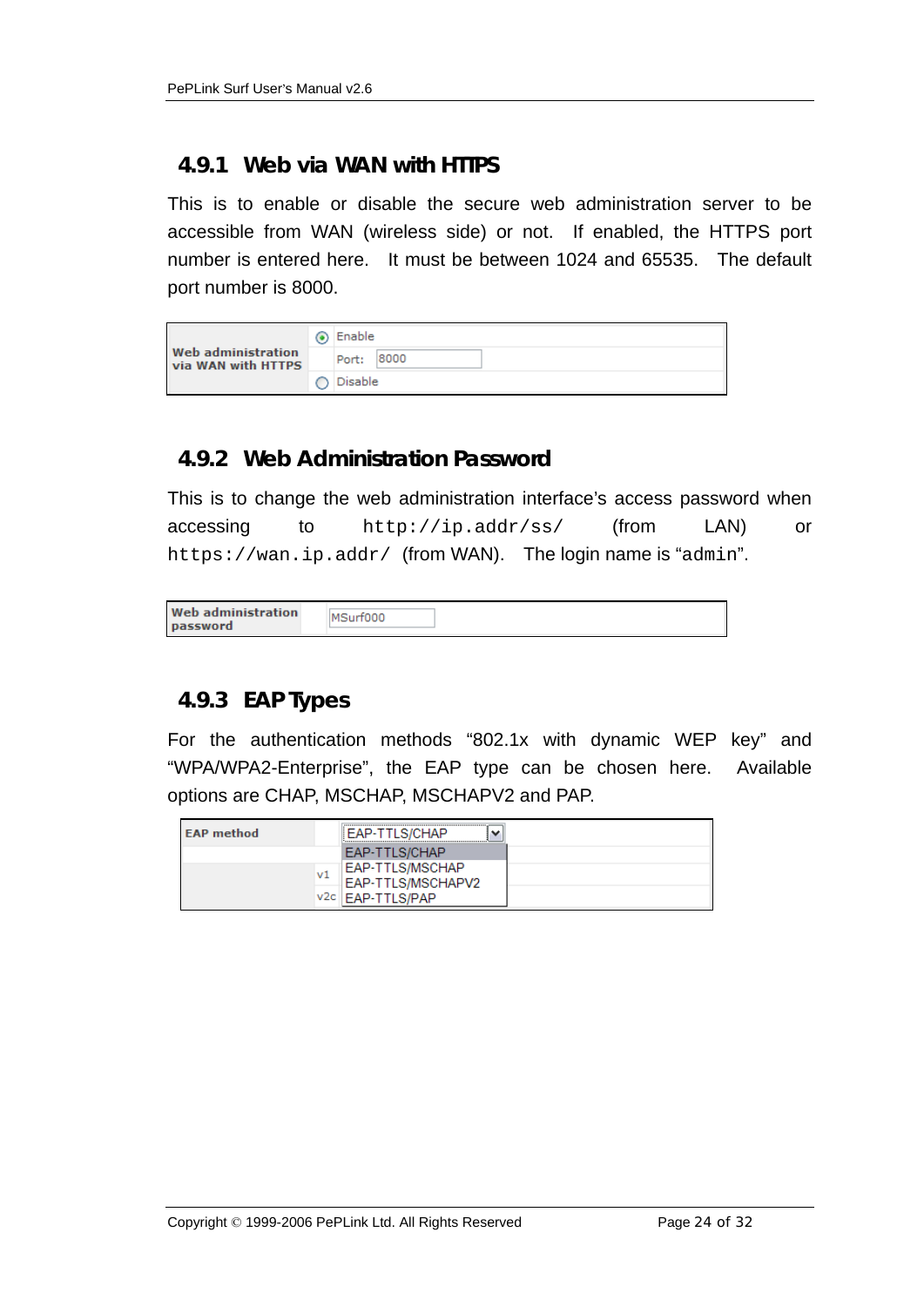#### **4.9.4 SNMP Settings**

The unit has a built-in SNMP agent. It allows the administrator to get some basic system information and to toggle the unit's Status LED for troubleshooting. The agent can only be accessed from administration network only. Please refer to chapter 4.9.5 .

This section is for configure the SNMP agent's access permission.

| V1                      | $\odot$ Enable $\odot$ Disable                                                                                                                                                                                                                                                                                                                          |
|-------------------------|---------------------------------------------------------------------------------------------------------------------------------------------------------------------------------------------------------------------------------------------------------------------------------------------------------------------------------------------------------|
|                         | $v2c$ $\odot$ Enable $\odot$ Disable                                                                                                                                                                                                                                                                                                                    |
|                         | Read only community name                                                                                                                                                                                                                                                                                                                                |
|                         | MSurf000<br>Read and write community name                                                                                                                                                                                                                                                                                                               |
| v3<br><b>SNMP setup</b> | $\odot$ Enable $\odot$ Disable<br>Read only user:<br>User name:<br>Authentication protocol: © MD5 O SHA<br>Password:<br>Privacy protocol: $\bigcirc$ none $\bigcirc$ DES<br>Password:<br>Read and write user:<br>User name: admin<br>Authentication protocol: © MD5 O SHA<br>Password: MSurf000<br>Privacy protocol: $\bigcirc$ none $\circledcirc$ DES |

| <b>Toggling</b><br>LED           | the |
|----------------------------------|-----|
| The unit's Status<br>can<br>I ED | be  |
| toggled by using                 |     |
| SNMP.                            | The |
| IS.<br>purpose                   |     |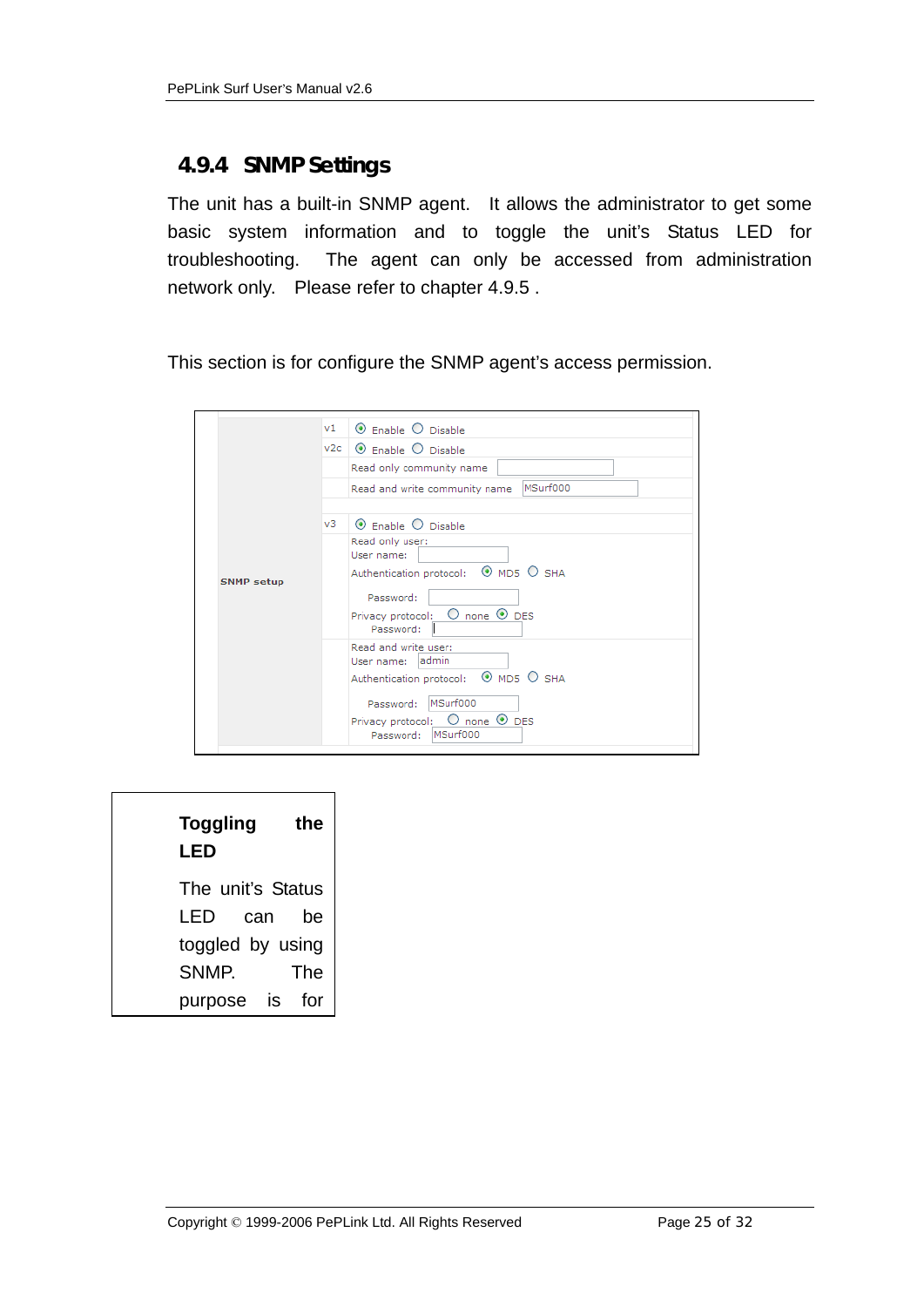#### **4.9.5 Admin Network Settings**

|                      | Network address   | Network mask  |
|----------------------|-------------------|---------------|
| <b>Admin network</b> | 172.0.0.0         | 255.0.0.0     |
|                      | 10.0.0.0<br>2     | 255.0.0.0     |
|                      | 192.168.20.0<br>R | 255,255,255.0 |
|                      | 4                 |               |
|                      | 5                 |               |

This section is for configuring which network's IP addresses are allowed to access the ssh server and the SNMP agent.

#### **4.9.6 PePLink Management System settings**

| <b>Firmware upgrade</b>    | Firmware Server       | firmware.peplink.com<br>(firmware.peplink.com) |
|----------------------------|-----------------------|------------------------------------------------|
|                            | Retry interval        | 86400<br>seconds (86400)                       |
|                            | <b>Status Server</b>  | status.peplink.com<br>(status.peplink.com)     |
| <b>PMS server settings</b> | Configuration Server  | config.peplink.com<br>(config.peplink.com)     |
|                            | Custom Message Server | dyninfo.peplink.com<br>(dyninfo.peplink.com)   |

The Surf units can be managed by the PePLink Management System (PMS). The PMS is divided into several sub systems. This section is for configuring which sub system the Surf should communicate to. They include Firmware server, Status Server, Configuration Server and Custom Message Server.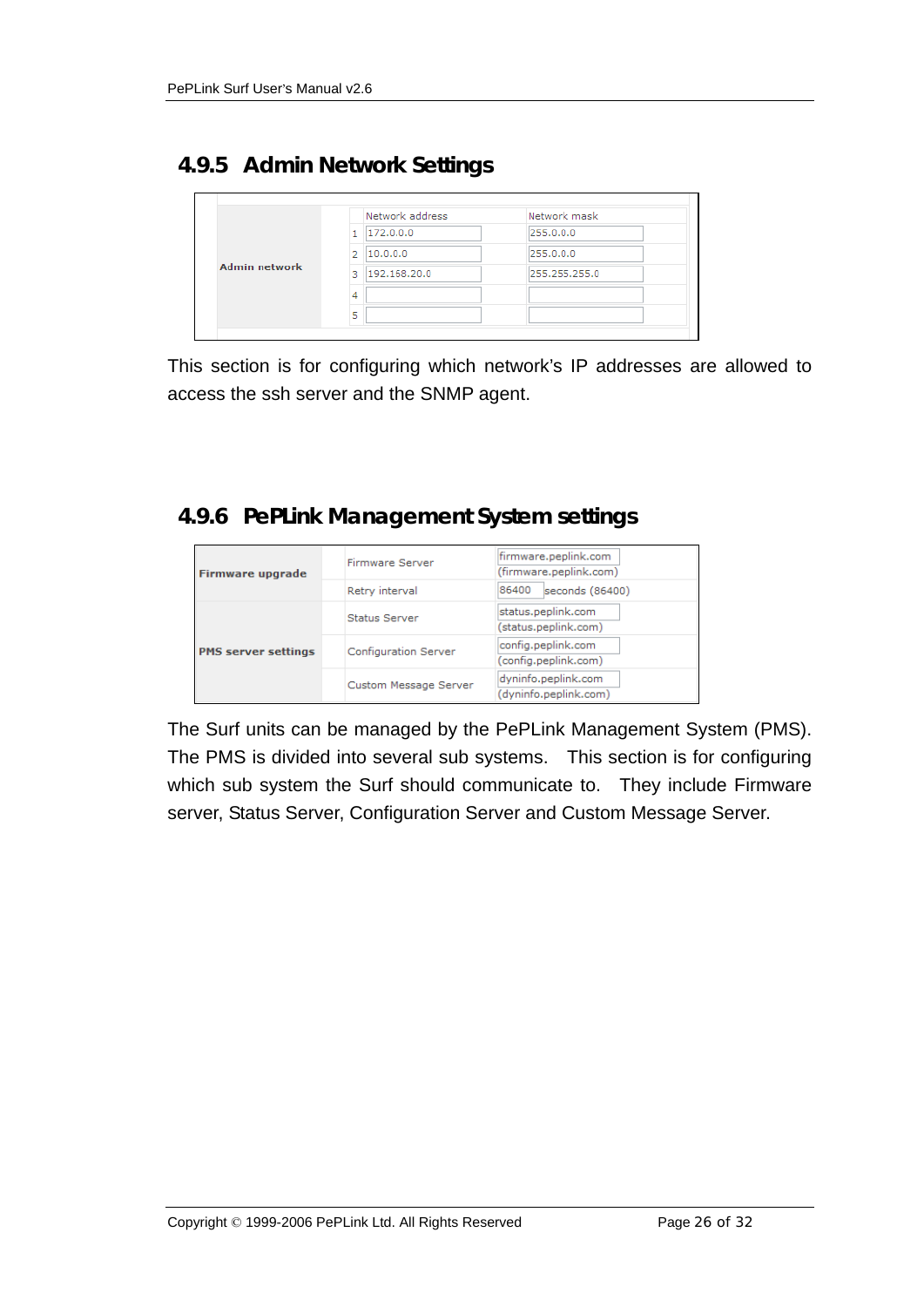### **4.9.7 Wireless Settings**

| <b>Wireless setup</b> | CTS/RTS threshold                             | 2347          | (2347)        |
|-----------------------|-----------------------------------------------|---------------|---------------|
|                       | Up stream bandwidth<br>limit(byte/s)          | disable)      | (Enter "0" to |
|                       | Down stream bandwidth<br>$limit(b)$ yte/s $)$ | 0<br>disable) | (Enter "0" to |
|                       |                                               |               | Save          |

The CTS/RTS threshold value 2347 means this setting is disabled. If the packet that the Surf is transmitting is larger than the threshold, it will initiate the CTS/RTS function.

The up stream and down stream bandwidth are for controlling the maximum up link and down link bandwidth that the user can consume. The unit is bit per second. Setting them to "0" will disable the bandwidth control. The default value is "0".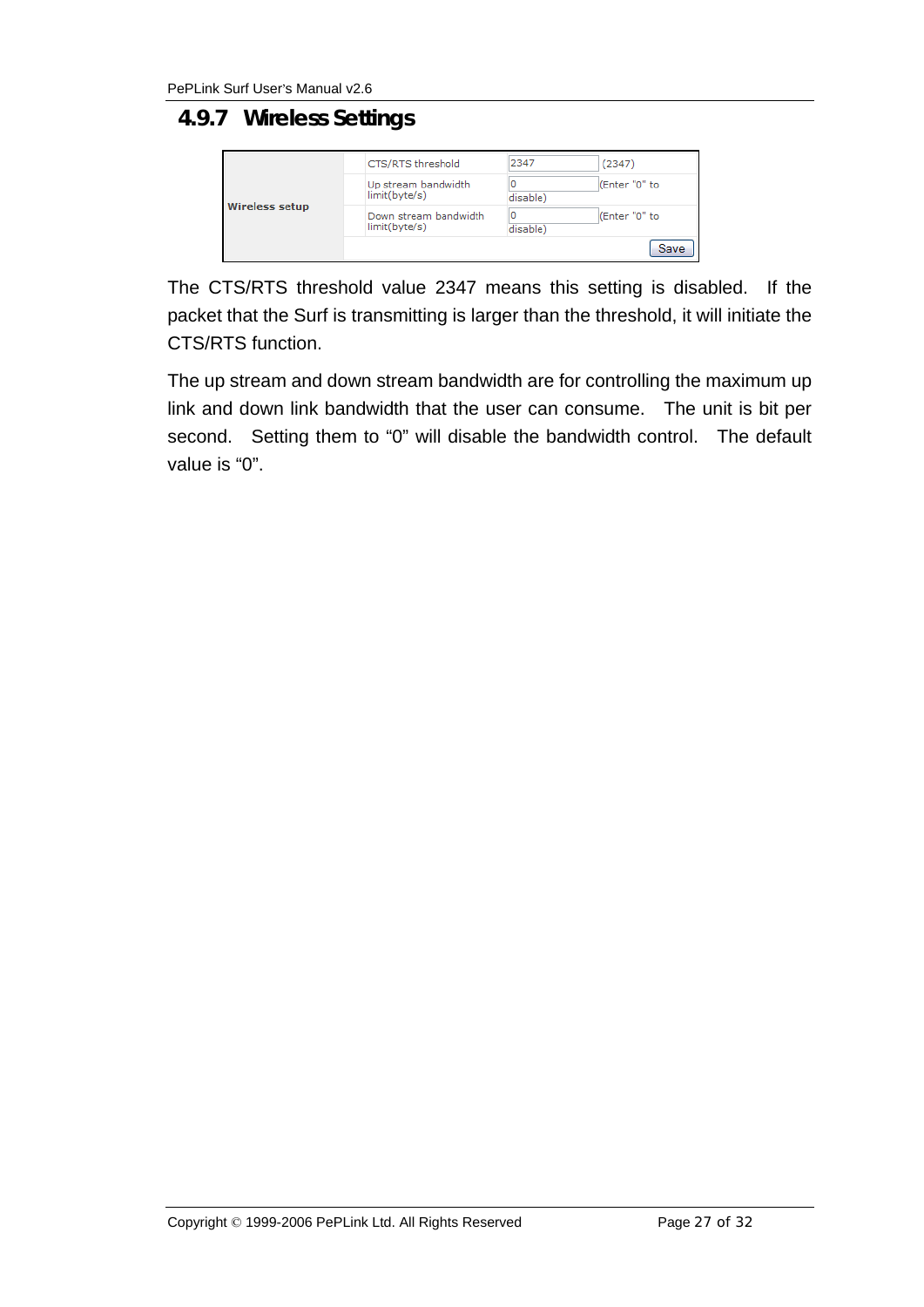# **5 Appendix - Demo CA and Server Certification Generation Instructions**

#### **5.1 Prerequisite**

OpenSSL v0.9.7a or above

Note: The illustration below is based on Linux.

#### **5.2 Create your own Certificate Authority (CA)**

1. Create a working directory (e.g. ~/demoCA)

```
 mkdir ~/demoCA 
 chmod 700 ~/demoCA 
 cd ~/demoCA 
 mkdir private certs newcerts 
 echo -n 01 > serial 
 touch index.txt
```
2. Create a private key for your CA, for example:

```
 openssl genrsa -des3 -passout pass:democa -out private/cakey.pem 2048
```
 (A CA private key called "cakey.pem" is then created in the directory "private". This is a 2048bit RSA private key with pass phrase 'democa'.)

#### 3. Create the server certificate for your CA, for example:

```
 openssl req -new -x509 -days 8000 -key private/cakey.pem -passin 
pass:democa -out cacert.pem
```
#### Then a series of questions will be asked:

You are about to be asked to enter information that will be incorporated into your certificate request.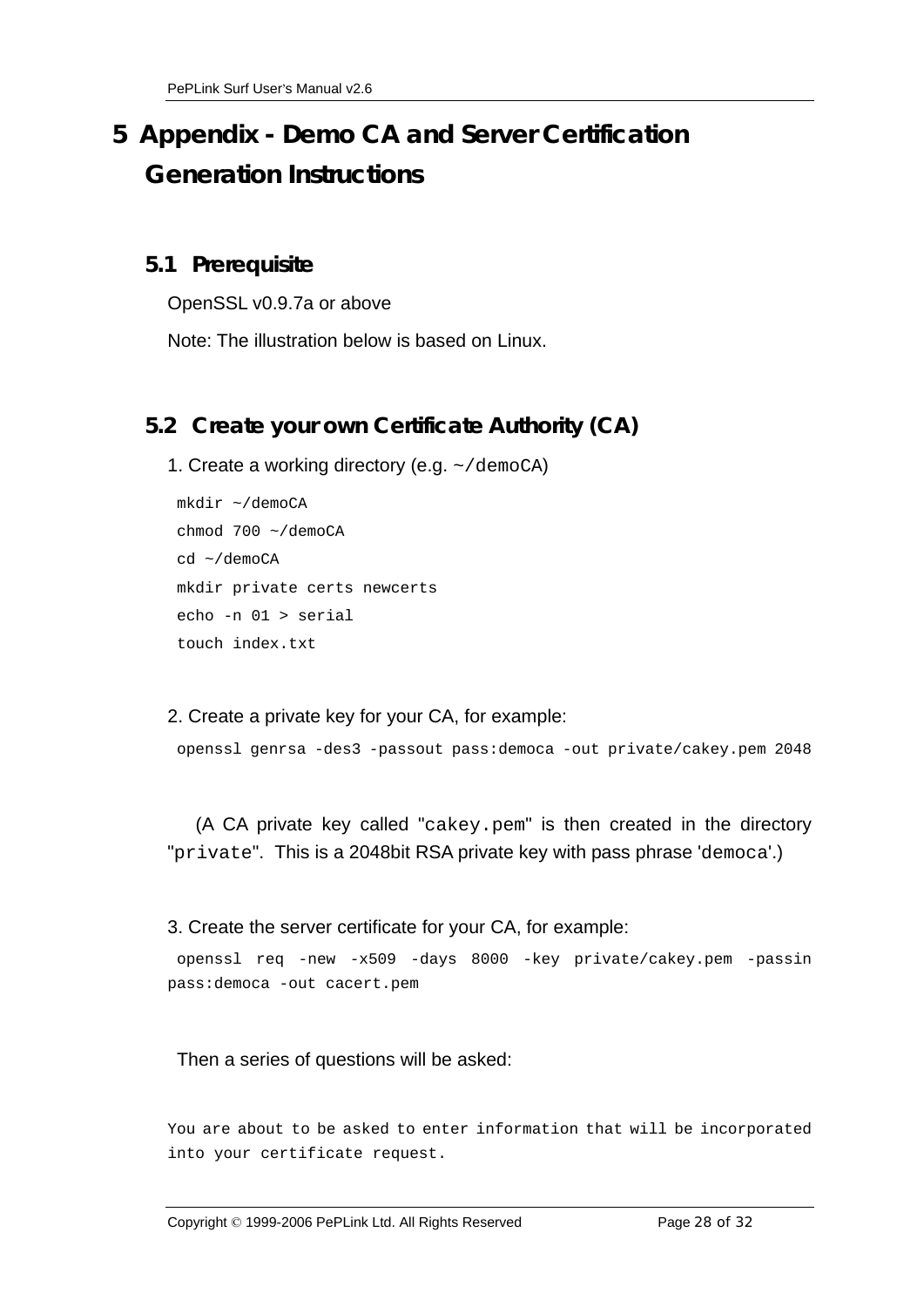PePLink Surf User's Manual v2.6

```
What you are about to enter is what is called a Distinguished Name or a 
DN. 
There are quite a few fields but you can leave some blank 
For some fields there will be a default value, 
If you enter '.', the field will be left blank. 
----- 
Country Name (2 letter code) [GB]:US 
State or Province Name (full name) [Berkshire]:US 
Locality Name (eg, city) [Newbury]:US 
Organization Name (eg, company) [My Company Ltd]: 
Organizational Unit Name (eg, section) []: 
Common Name (eg, your name or your server's hostname) []:demoCA 
Email Address []:
```
(The CA server certificate is now generated in "cacert.pem")

4. In some applications (e.g. Microsoft Windows), DER version of server certificate is needed:

openssl x509 -outform DER -in cacert.pem -out cacert.der

(The CA server certificate in DER format is now ready in "cacert.der")

#### **5.3 Create a server certificate request from your servers**

1. Create your working directory (e.g. ~/myCert)

 mkdir ~/myCert chmod 700 ~/myCert cd ~/myCert

#### 2. Create the private key of your server, for example:

openssl genrsa -des3 -passout pass:demoserver -out server\_key.pem 2048

(The private key for CA called "server\_key.pem" is then created.

This is 2048bit RSA private key with pass phrase 'demoserver'.)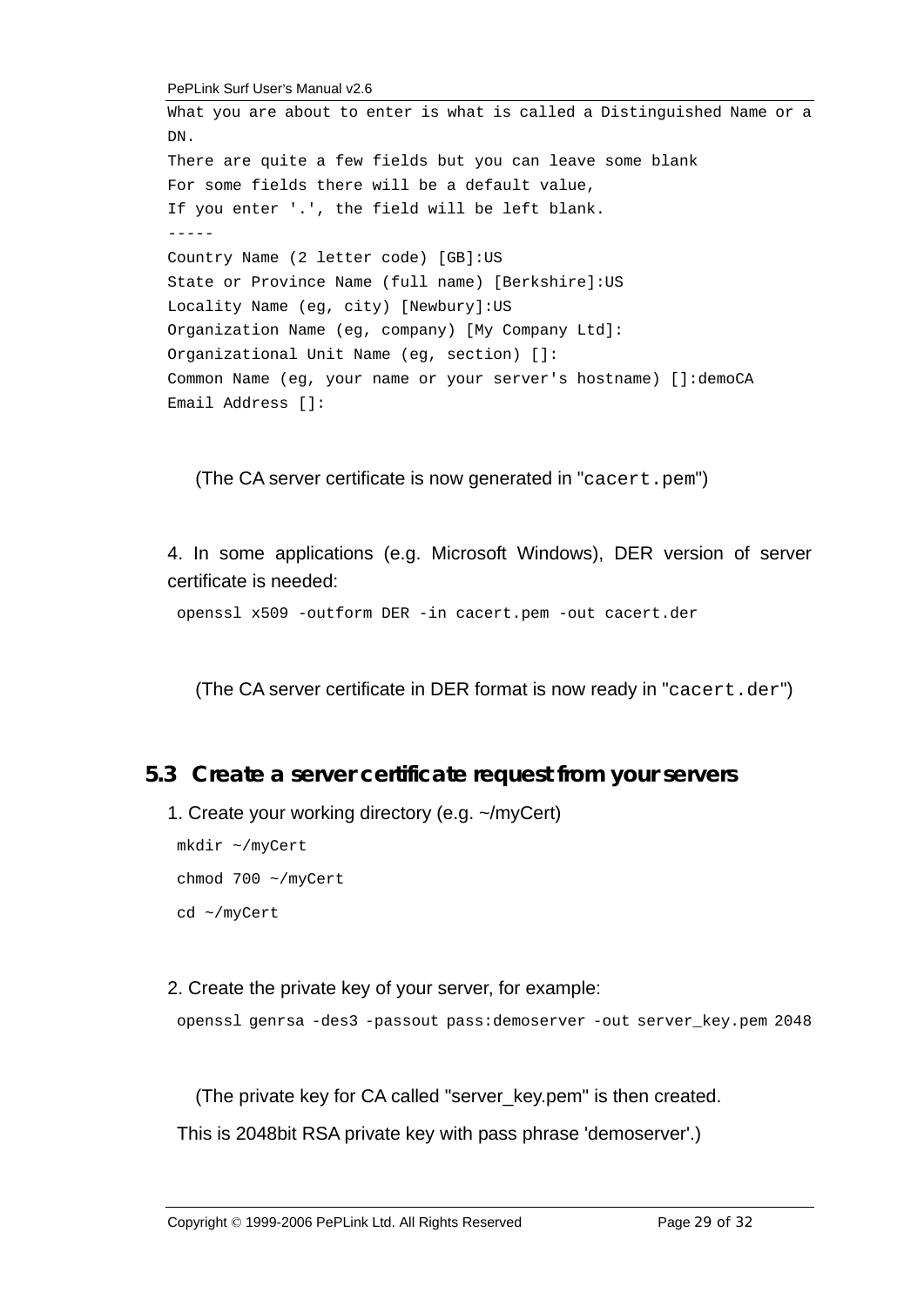3. Create the certificate singing request of your server, for example:

 openssl req -new -key server\_key.pem -passin pass:demoserver -out server\_req.pem

#### Then a series of questions will be asked:

```
You are about to be asked to enter information that will be incorporated 
into your certificate request. 
What you are about to enter is what is called a Distinguished Name or a 
DN. 
There are quite a few fields but you can leave some blank 
For some fields there will be a default value, 
If you enter '.', the field will be left blank. 
----- 
Country Name (2 letter code) [GB]:US 
State or Province Name (full name) [Berkshire]:US 
Locality Name (eg, city) [Newbury]:US 
Organization Name (eg, company) [My Company Ltd]: 
Organizational Unit Name (eg, section) []: 
Common Name (eg, your name or your server's hostname) []:myserver.com 
Email Address []:
```

```
Please enter the following 'extra' attributes 
to be sent with your certificate request 
A challenge password []: 
An optional company name []:
```
 (Your server certificate request for "myserver.com" is now generated in "server\_req.pem")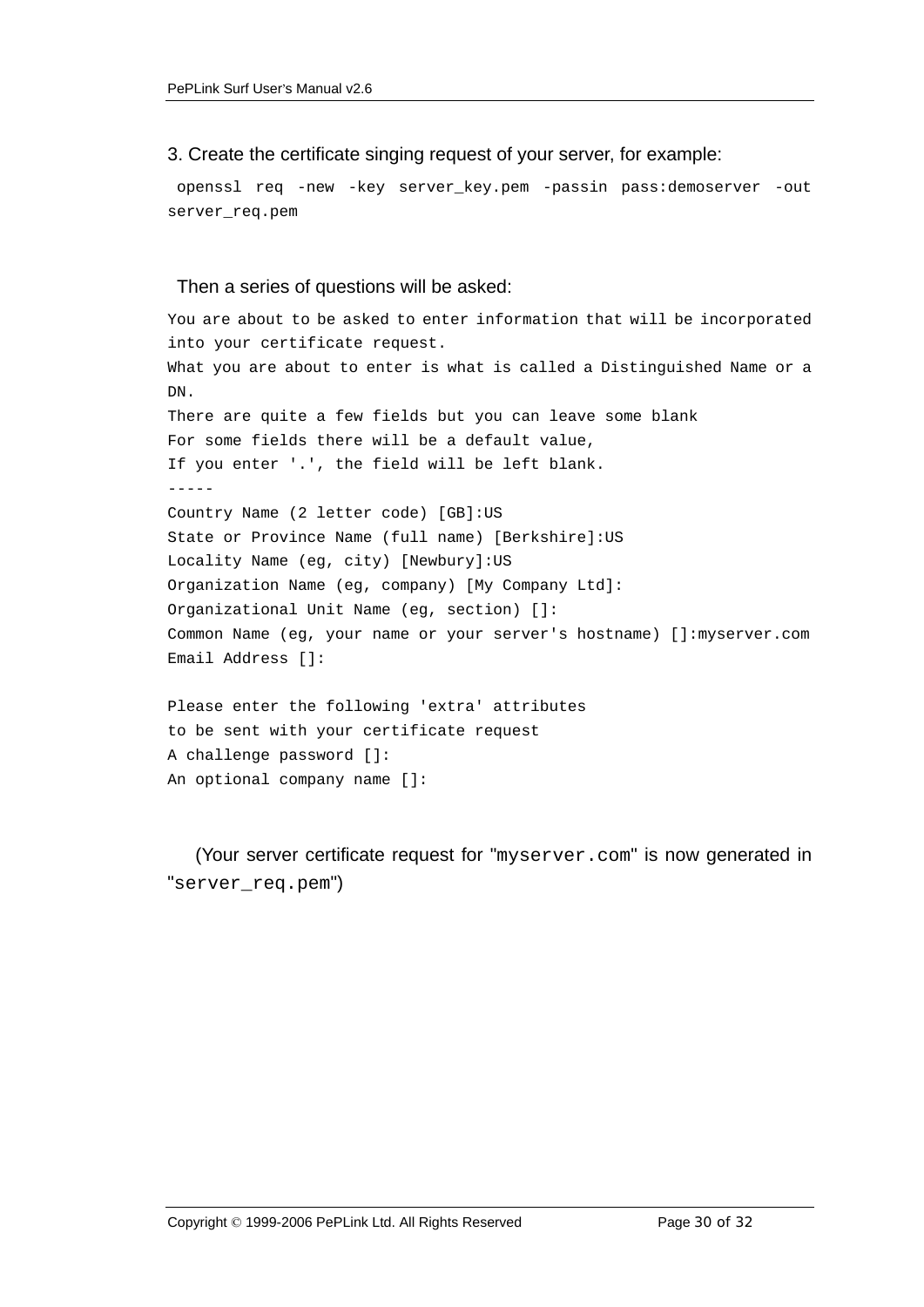#### **5.4 Sign the server certificate with your own CA**

 Assume server request is also in the same server's ~/myCert/server\_req.pem

 openssl ca -policy policy\_anything -passin pass:democa -in ~/myCert/server\_req.pem -days 8000 -out ~/myCert/server\_cert.pem

#### Then a series of questions will be asked (details will vary in your case):

```
Using configuration from /usr/share/ssl/openssl.cnf 
Check that the request matches the signature 
Signature ok 
Certificate Details: 
        Serial Number: 1 (0x1) 
        Validity 
            Not Before: Aug 24 04:58:01 2005 GMT 
            Not After : Jul 20 04:58:01 2027 GMT 
         Subject: 
            countryName = US 
           stateOrProvinceName = US
           localityName = US
            organizationName = My Company Ltd 
            commonName = myserver.com 
        X509v3 extensions: 
            X509v3 Basic Constraints: 
            CA:FALSE 
            Netscape Comment: 
            OpenSSL Generated Certificate 
            X509v3 Subject Key Identifier: 
             0E:D5:E9:F6:A5:B6:88:51:EB:22:8C:ED:C3:AA:17:A1:A8:FC:EC:92 
            X509v3 Authority Key Identifier: 
keyid:85:B5:08:F3:21:1B:99:5D:E1:4B:D1:57:2C:EC:9C:00:A2:F4:24:9B 
            DirName:/C=US/ST=US/L=US/O=My Company Ltd/CN=demoCA 
             serial:00 
Certificate is to be certified until Jul 20 04:58:01 2027 GMT (8000 days) 
Sign the certificate? [y/n]:y 
1 out of 1 certificate requests certified, commit? [y/n]y 
Write out database with 1 new entries
```